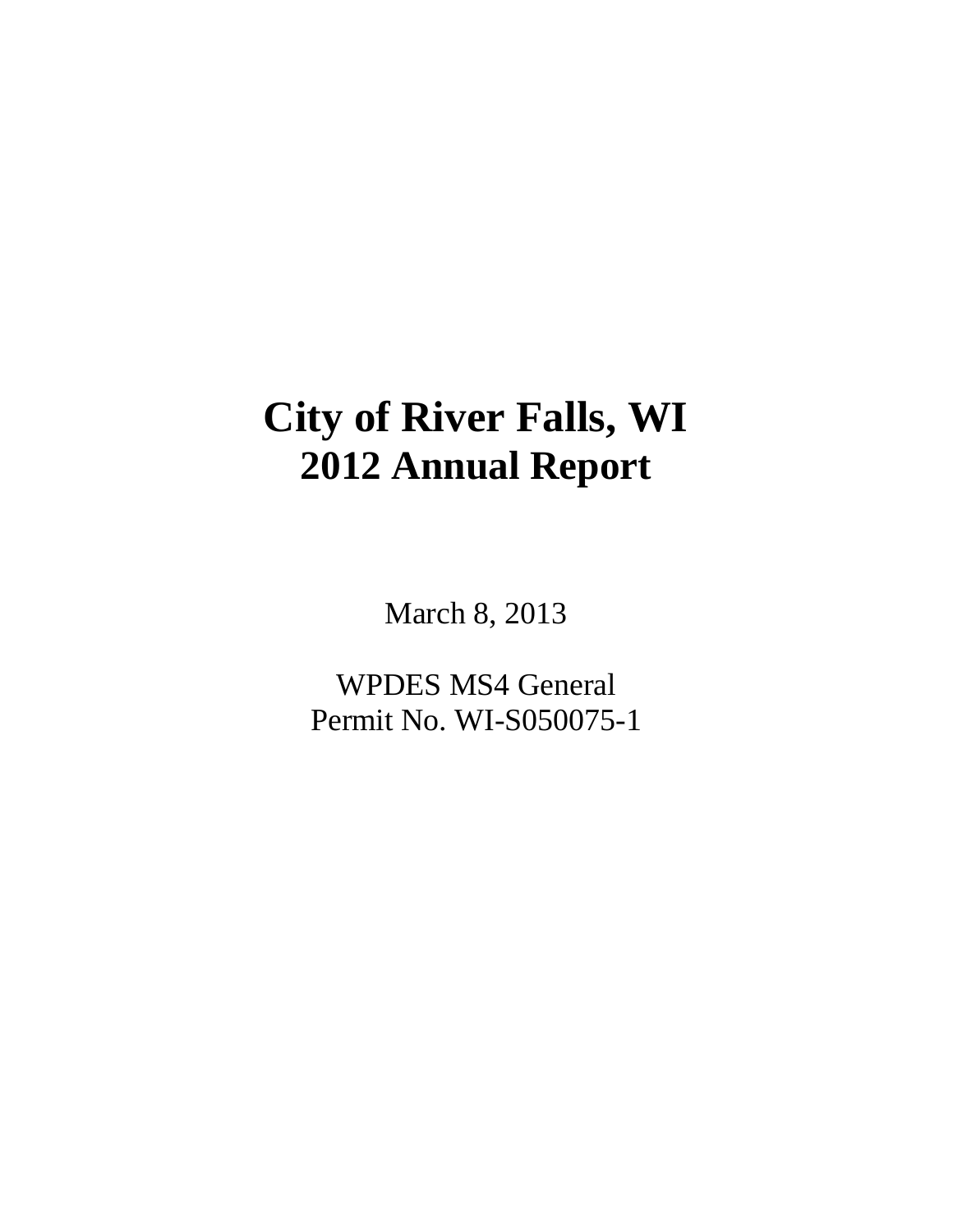March 8, 2013

Jim Devlin Wisconsin Department of Natural Resources 890 Spruce St. Baldwin, WI 54002

# Re: Phase II WPDES Permit – 2012 Annual Report

Dear Jim:

Please find the following enclosed submittals for our annual report for the reporting period of January 1 - December 31, 2012:

- A resolution from the City Council stating that they have reviewed the content of the annual report is attached.
- The budget and preliminary expenditures for 2012 as well as a budget for our storm water program for 2013.
- Descriptions of the Best Management Practices (BMPs) the City is performing to meet the requirements of this permit. Each BMP has measurable goals and timelines on it, I have summarized the progress made for this reporting period for each BMP and also provided information for the measurable goals.

In addition to the required BMPs, other public education events occurred throughout the year, these include:

- Fish shocking by River Falls High School students, staffed by Kyle Kulow of St. Croix County Land and Water Conservation District (LWCD).
- April 29, 2012: Kristy Treichel had a booth at the St. Croix County Earth Day event, it is estimated that 223 people attended.
- St. Croix County LWCD presented at Greenwood Elementary. A one hour storm "Who Polluted the Kinni."
- Streamflow measurements by RF High School Students, staffed by Kyle Kulow of St. Croix County LWCD.
- Macroinvertebrate sampling by RF High School Students, staffed by Kyle Kulow of St. Croix County LWCD.
- Water Quality Sampling by RF High School Students, staffed by Kyle Kulow of St. Croix County LWCD.
- August 2, 2012: River Falls Municipal Utility Customer Appreciation Event. Kristy had a table with rain barrel information, a pervious pavement demonstration and other storm water information available.
- October 13, 2012: Girl Scouts collected leaves in parks and at school. They also distributed door hangers about water quality.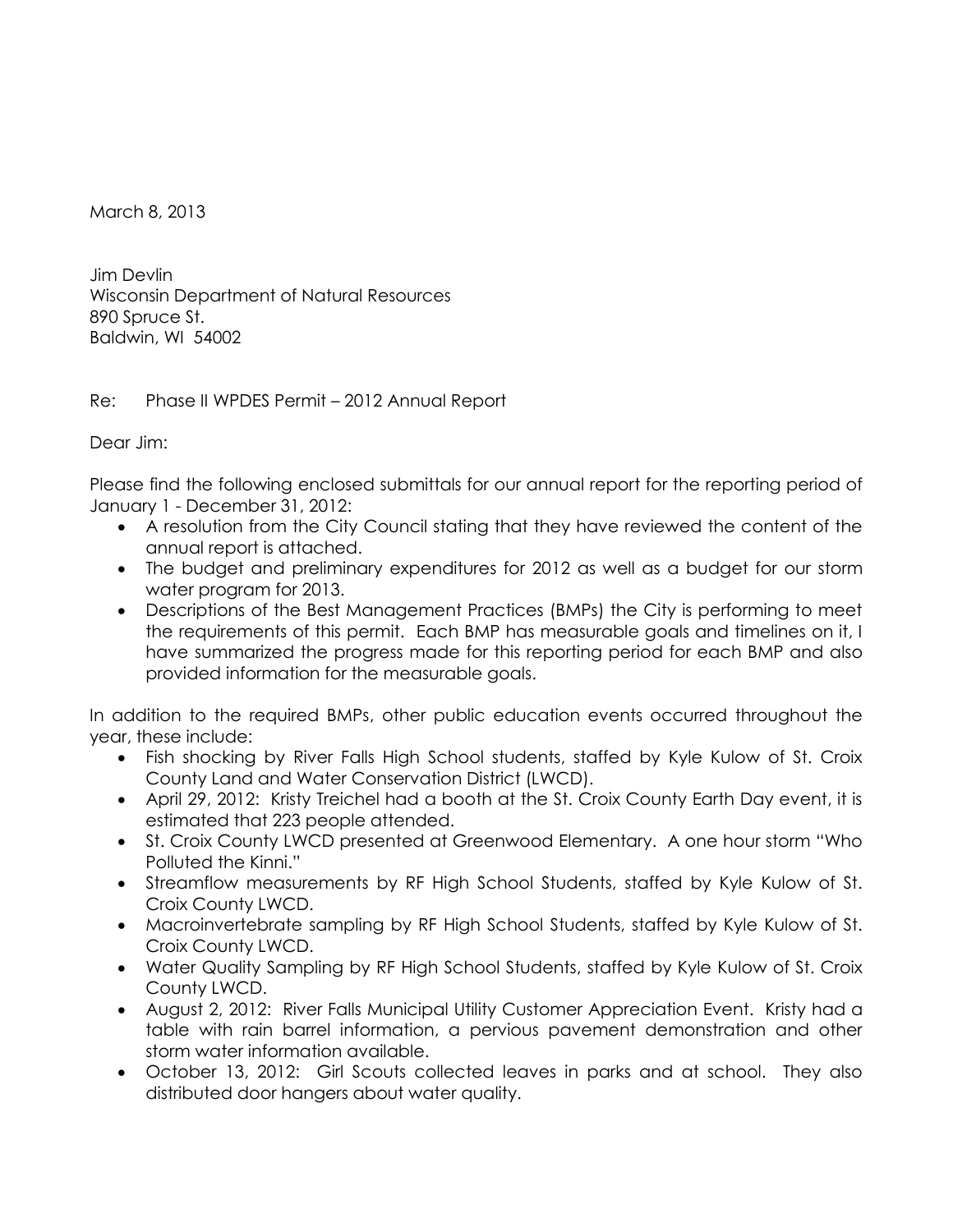**Jim Devlin** Re: 2011 Annual Report **March 8, 2013** 

> City Staff also attended various training with respect to storm water management, these events include:

- January 25-27, 2012: Reid attended the City Engineers Association of Minnesota  $\bullet$ Annual Conference.
- February 2, 2012: Kristy and Terry attended a Road Salt Symposium.
- February 29, 2012: Reid and Kristy attended the Sensible Land Use Coalition luncheon titled "The Great Stormwater Debate"
- March 22, 2012: Kristy attended the Red Cedar Conference  $\bullet$
- April 14, 2012: Reid and Kristy attended the St. Croix Basin Protection Conference.  $\bullet$
- April 29, 2012: Terry attended the APWA Winter Maintenance Supervisor Workshop.  $\bullet$
- April 30-May 1, 2012: Terry attended the APWA Spring Snow Conference  $\bullet$
- October 17, 2012: Kristy attended the Minnesota Water Resources Conference.  $\bullet$
- November 7-9: Reid attended the Wisconsin Public Works Association Conference.
- November 15-16, 2012: Reid attended the Minnesota Public Works Association (MN- $\bullet$ APWA) Fall Conference.
- Kristy participated in various webinars:  $\ddot{\phantom{a}}$ 
	- o 3/31/12 History and evolution of the Clean Water Act
	- o 9/6/12 Porous Pavement in Tight Spots
	- o 9/20/12 BMP Maintenance, Ponds Over the Long Haul
	- o 10/4/12 Leaf and Lawn Waste Disposal
	- $\circ$  10/18/12 The Utility of SW Utilities
	- o 11/1/12 Salt and Deicing That Gets the Job Done and Minimizes **Environmental Impacts**
	- o 11/29/12 Illicit Discharge, Detection, and Elimination
	- o 12/13/12 Dam Removal and Maintenance
- Throughout year: Kristy attended Chippewa Valley Storm Water Forum meetings to  $\bullet$ collaborate with colleagues.
- Throughout year: Reid is a member of the MN-APWA Environmental Committee.  $\bullet$

The public was notified via the River Falls Journal (February 7 and 14, 2012) about the annual report and given opportunity to comment on the report and its contents at a public hearing at the City Council Meeting on February 26, 2012. Trout Unlimited, Kinnickinnic River Land Trust, and UWRF were also notified about the completion of the report and the public meeting.

Please call me with any questions regarding this submittal at (715) 426-3409.

Sincerely,

ballv*loor* 

Reid R. Wronski, P.E. City Engineer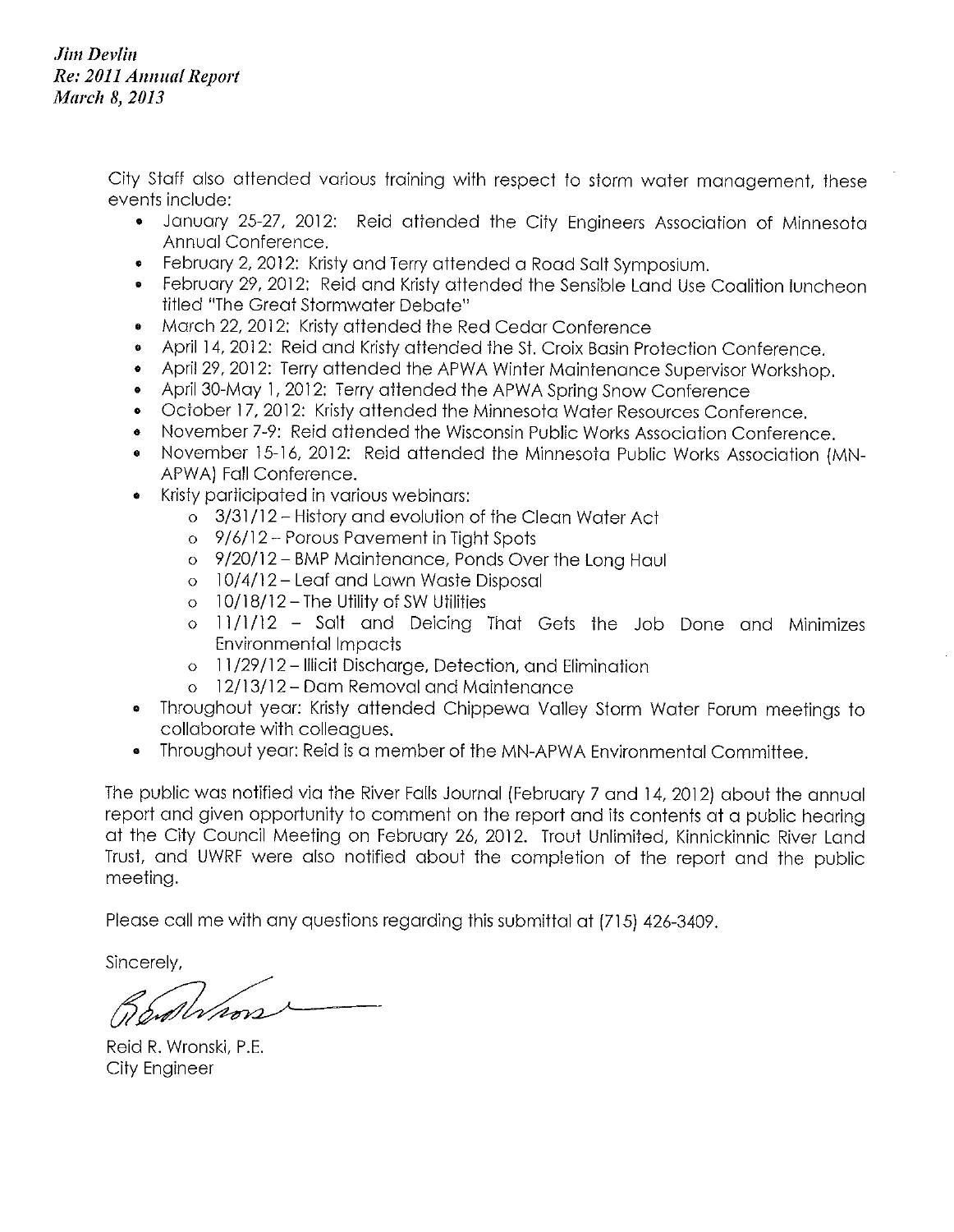### **RESOLUTION NO. 5680**

## **RESOLUTION APPROVING 2012 ANNUAL REPORT FOR THE CITY OF** RIVER FALLS, WPDES MS4 GENERAL PERMIT

WHEREAS, the City of River Falls received notice on March 7, 2006, that it is required to apply for a Municipal Separate Storm Sewer System (MS4) General Permit; and

WHEREAS, the City of River Falls applied for and was authorized permit coverage effective October 1, 2006; and

WHEREAS, an annual report is required under the permit coverage; and

WHEREAS, the City Council of the City of River Falls has reviewed the content of the 2012 Annual report.

NOW, THEREFORE, BE IT RESOLVED that the City Council approves the 2012 Annual Report for the City of River Falls, WPDES MS4 General Permit.

Dated this 26<sup>th</sup> day of February, 2013.

Thomas Caflisch, Council President

ATTEST:

Ludon Necht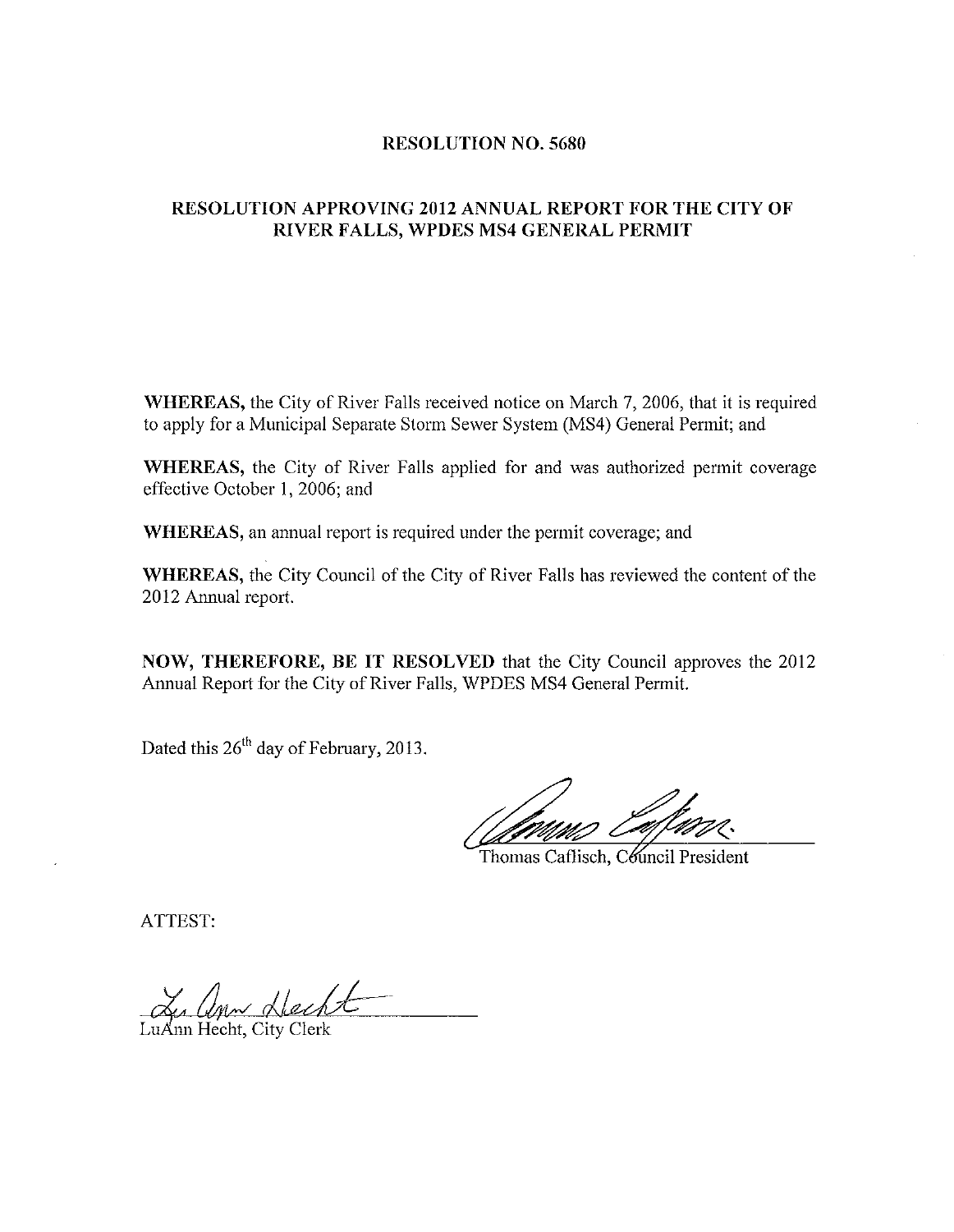City of River Falls

# Storm Water Fund Analysis – Fiscal Year 2012

Preliminary Storm Water Expenses:

|                                | <b>Budget</b> | Preliminary | <b>Budget</b> |
|--------------------------------|---------------|-------------|---------------|
|                                | 2012          | 2012        | 2013          |
| Salaries and Benefits          | \$156,318     | \$155,878   | \$158,916     |
| <b>Operating Expenditures</b>  | 223,028       | 201,995     | 320,138       |
| Debt Service (Interest)        | 13,884        | 6,110       | 16,134        |
| <b>Transfer to Other Funds</b> | 405,526       | 51,523      | 47,636        |
| Total                          | \$798,756     | \$415,506   | \$542,824     |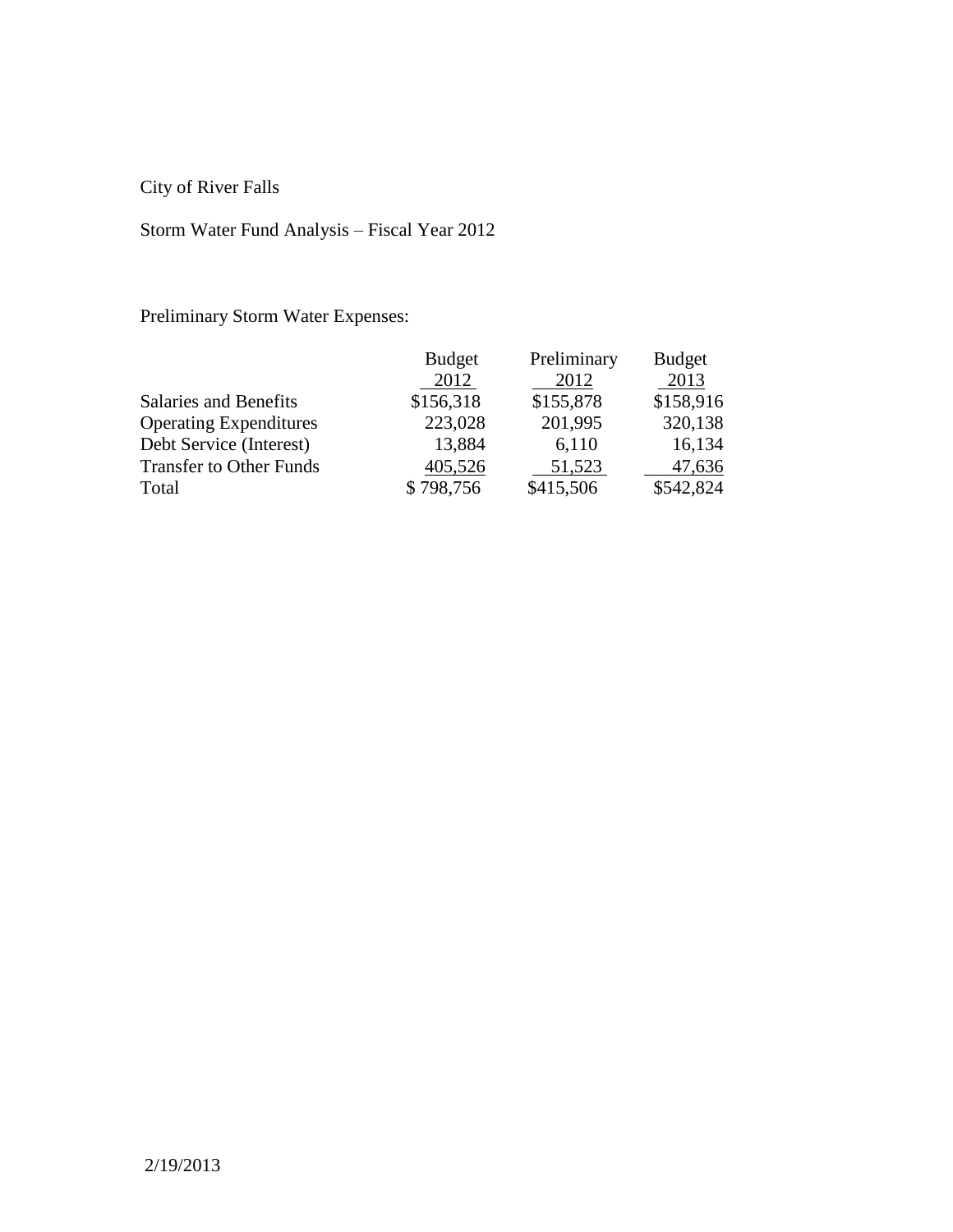#### **BMP Title: Partnership with University of Wisconsin - River Falls (UWRF)** Proposed Program

**MS4 Name:** City of River Falls

**ID Number:** EPW1

### **Minimum Control Measures Addressed by This BMP**

X Public education & outreach X Construction site pollutant control X Public participation & involvement X | Post-construction storm water management

 $X$  | Illicit discharge detection & elimination  $X$  | Pollution prevention/Good housekeeping

**BMP Description:** UWRF is considered part of the City's MS4 within this permit. The City and UWRF will voluntarily partner together in all 6 of these areas whenever possible. Training events will include both staff when possible and programs will be advertised in both entities as applicable.

| <b>Measurable Goals:</b><br>• Count number of events the City and UWRF<br>collaborate on. | <b>Timeline / Implementation Schedule:</b><br>• City and UWRF will work together annually |
|-------------------------------------------------------------------------------------------|-------------------------------------------------------------------------------------------|
| Specific Components & Notes (optional)                                                    |                                                                                           |

### **Specific Components & Notes (optional):**

This BMP is provided to show cooperative work between the two entities, however we feel the City programs alone will meet the General Permit Requirements.

### **Responsible Person for this BMP**

|               | <b>Engineering Department and</b> |
|---------------|-----------------------------------|
| Dept. or Org: | <b>Public Works Department</b>    |
| Name:         | <b>Kristy Treichel</b>            |
| Title:        | Civil Engineer/Water Resources    |
| Phone:        | (715) 426-3412                    |
| E-mail:       | ktreichel@rfcity.org              |

#### **2012 Progress:**

UWRF and City continue to work closely together to meet the permit requirments for both entities. The intergovernmental agreement is in place and being followed.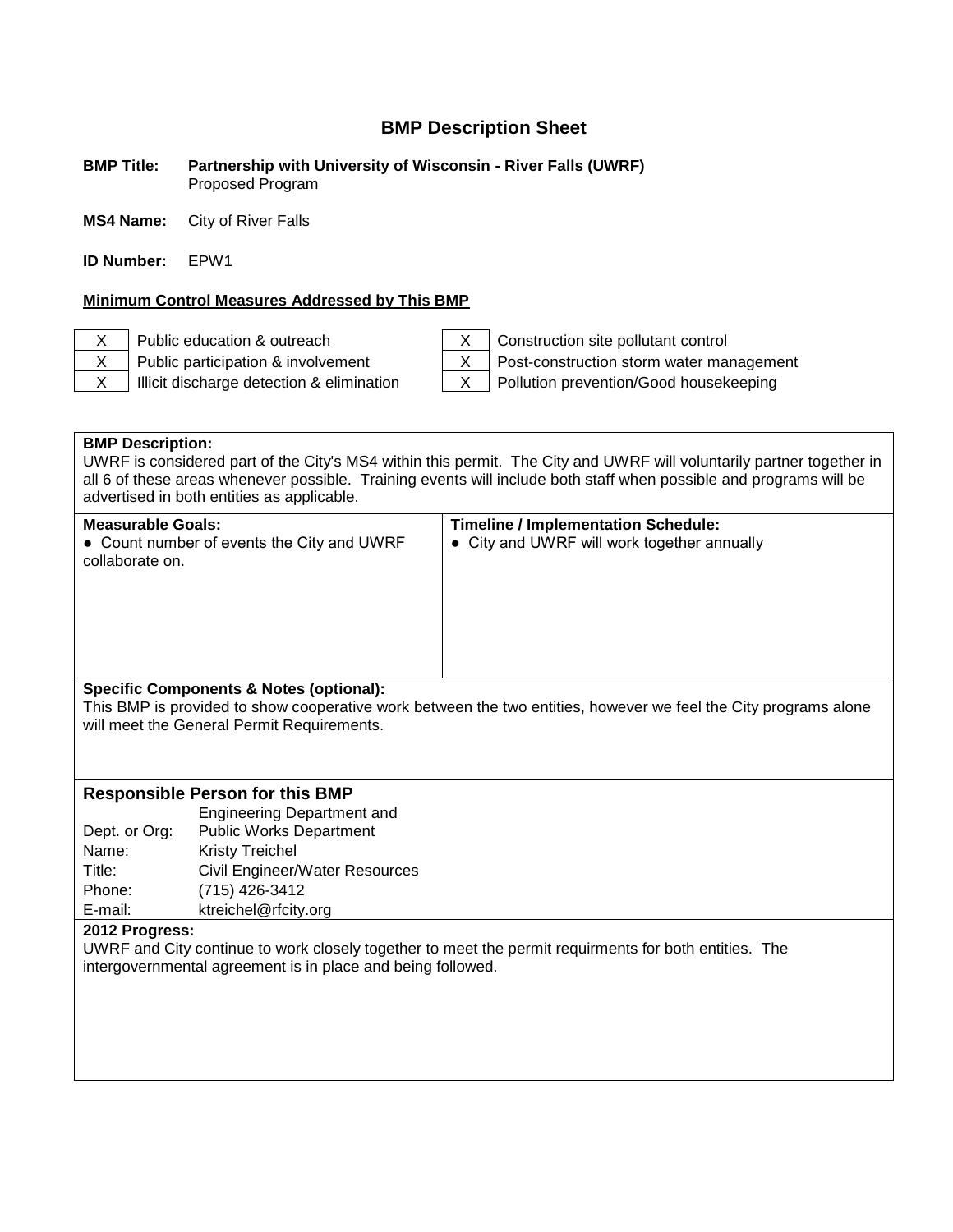**BMP Title: City's Website**

Existing Program

**MS4 Name:** City of River Falls

**ID Number:** E10

### **Minimum Control Measures Addressed by This BMP**

X Public education & outreach  $\vert$  | Construction site pollutant control  $X$  Public participation & involvement Post-construction storm water management Illicit discharge detection & elimination  $\parallel$  | Pollution prevention/Good housekeeping

| <b>BMP Description:</b>                                                                                            |                                                                                                     |                                                                                                                      |  |
|--------------------------------------------------------------------------------------------------------------------|-----------------------------------------------------------------------------------------------------|----------------------------------------------------------------------------------------------------------------------|--|
| The City's Engineering Department website (www.rfcity.org/Eng) currently provides storm water management           |                                                                                                     |                                                                                                                      |  |
|                                                                                                                    |                                                                                                     | information, and will be updated and continually maintained. The website will also provide fact sheets and           |  |
|                                                                                                                    |                                                                                                     | brochures about storm water related issues and links to other storm water sites. Information about alternative storm |  |
|                                                                                                                    | water management techniques will be provided.                                                       |                                                                                                                      |  |
|                                                                                                                    | <b>Measurable Goals:</b><br><b>Timeline / Implementation Schedule:</b>                              |                                                                                                                      |  |
|                                                                                                                    | • Check counter annually to see how many                                                            | • Put counter on storm water page within 6 months of the start                                                       |  |
| people have viewed the site.                                                                                       |                                                                                                     | date                                                                                                                 |  |
|                                                                                                                    | • Track public notices posted on site regarding<br>public hearings and public participation events. | • Put educational information online as it is developed                                                              |  |
|                                                                                                                    | • Count the number of informational brochures                                                       |                                                                                                                      |  |
|                                                                                                                    | available on the site for residents.                                                                |                                                                                                                      |  |
|                                                                                                                    |                                                                                                     |                                                                                                                      |  |
|                                                                                                                    |                                                                                                     |                                                                                                                      |  |
|                                                                                                                    | <b>Specific Components &amp; Notes (optional):</b>                                                  |                                                                                                                      |  |
|                                                                                                                    |                                                                                                     |                                                                                                                      |  |
|                                                                                                                    |                                                                                                     |                                                                                                                      |  |
|                                                                                                                    |                                                                                                     |                                                                                                                      |  |
|                                                                                                                    |                                                                                                     |                                                                                                                      |  |
| <b>Responsible Person for this BMP</b>                                                                             |                                                                                                     |                                                                                                                      |  |
| Dept. or Org:                                                                                                      | <b>Engineering Department</b>                                                                       |                                                                                                                      |  |
| Name:                                                                                                              | <b>Kristy Treichel</b>                                                                              |                                                                                                                      |  |
| Title:                                                                                                             | Civil Engineer/Water Resources                                                                      |                                                                                                                      |  |
| Phone:                                                                                                             | (715) 426-3412                                                                                      |                                                                                                                      |  |
| E-mail:<br>ktreichel@rfcity.org                                                                                    |                                                                                                     |                                                                                                                      |  |
| 2012 Progress:                                                                                                     |                                                                                                     |                                                                                                                      |  |
| Counters for Jan 1 - December 31, 2012 recorded the following: The stormwater page had 1,946 visits, the           |                                                                                                     |                                                                                                                      |  |
| ordinance page had 609 visits, the adopt-a-pond page had 525 visits, the rain barrel page had 905 visits, the rain |                                                                                                     |                                                                                                                      |  |
| garden page had 580 visits, the your property page had 622 visits, the west side project page had 765 visits, the  |                                                                                                     |                                                                                                                      |  |
| Waterstar page had 607 visits and the north kinni monitoring page had 873 visits.                                  |                                                                                                     |                                                                                                                      |  |
| The annual meeting for this report was advertisied on the website.                                                 |                                                                                                     |                                                                                                                      |  |
| Currently 7 informational brochures are available for download on the website with regards to storm water          |                                                                                                     |                                                                                                                      |  |
| management.                                                                                                        |                                                                                                     |                                                                                                                      |  |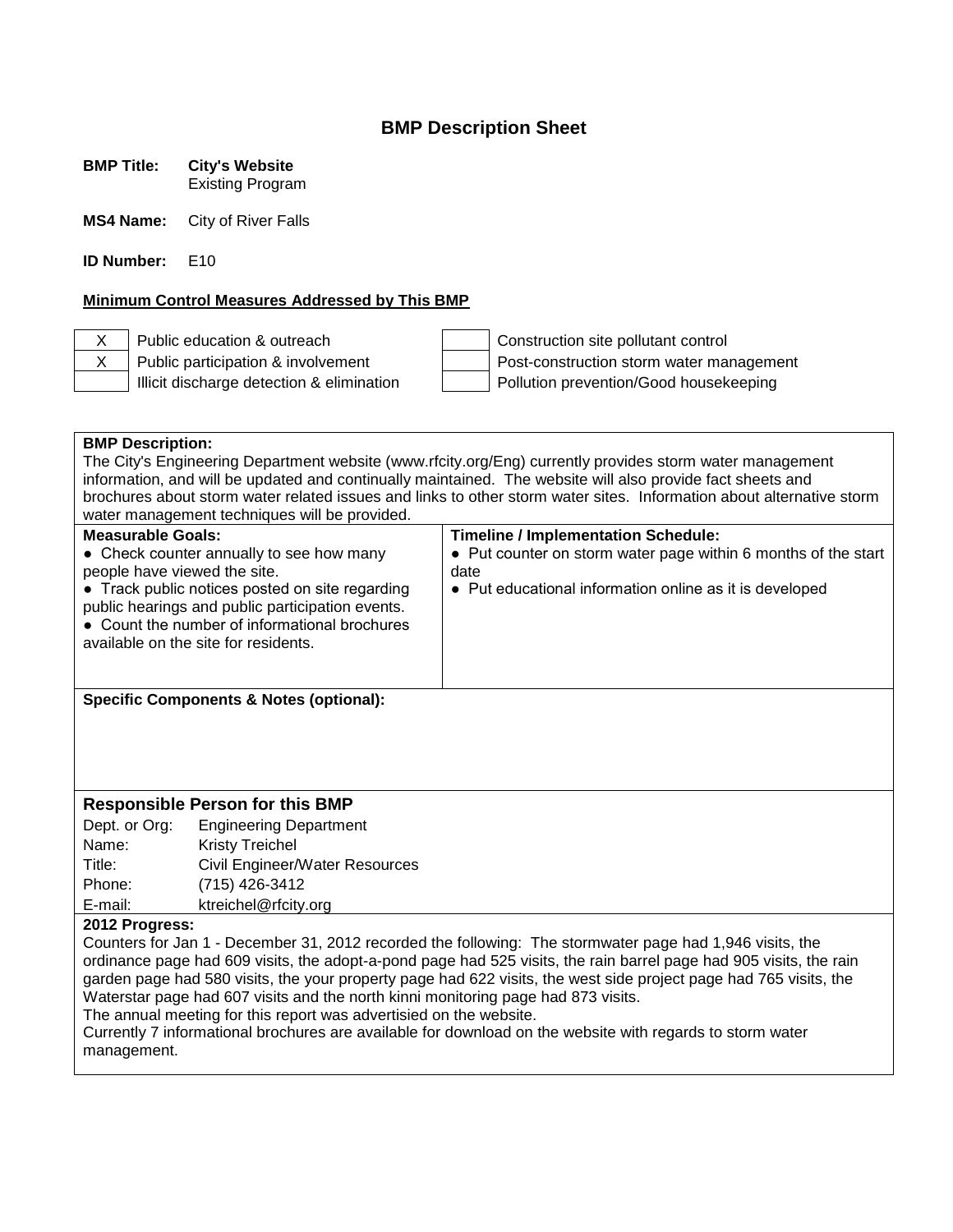#### **BMP Title: Annual Public Meeting** Proposed Program

**MS4 Name:** City of River Falls

**ID Number:** E11

### **Minimum Control Measures Addressed by This BMP**

X Public education & outreach Construction site pollutant control X Public participation & involvement Post-construction storm water management Illicit discharge detection & elimination Pollution prevention/Good housekeeping

**BMP Description:** The City will hold an annual public meeting at a regularly scheduled City Council meeting in approximately March of each year to present progress to date on the City's Storm Water Permit for the previous year and required activities for the coming year. **Measurable Goals: Timeline / Implementation Schedule:** • Count number of attendees; oral and written comments recorded. ● Track public notice in local paper. ● Track locations public notice is posted. • Annual Meeting will be held in the spring of each year **Specific Components & Notes (optional): Responsible Person for this BMP** Dept. or Org: Engineering Department Name: Kristy Treichel Title: Civil Engineer/Water Resources Phone: (715) 426-3412 E-mail: ktreichel@rfcity.org **2012 Progress:** A public meeting was held on February 26, 2013 to review the 2012 Annual Report. The public meeting notice was published I the River Falls Journal for 2 weeks prior.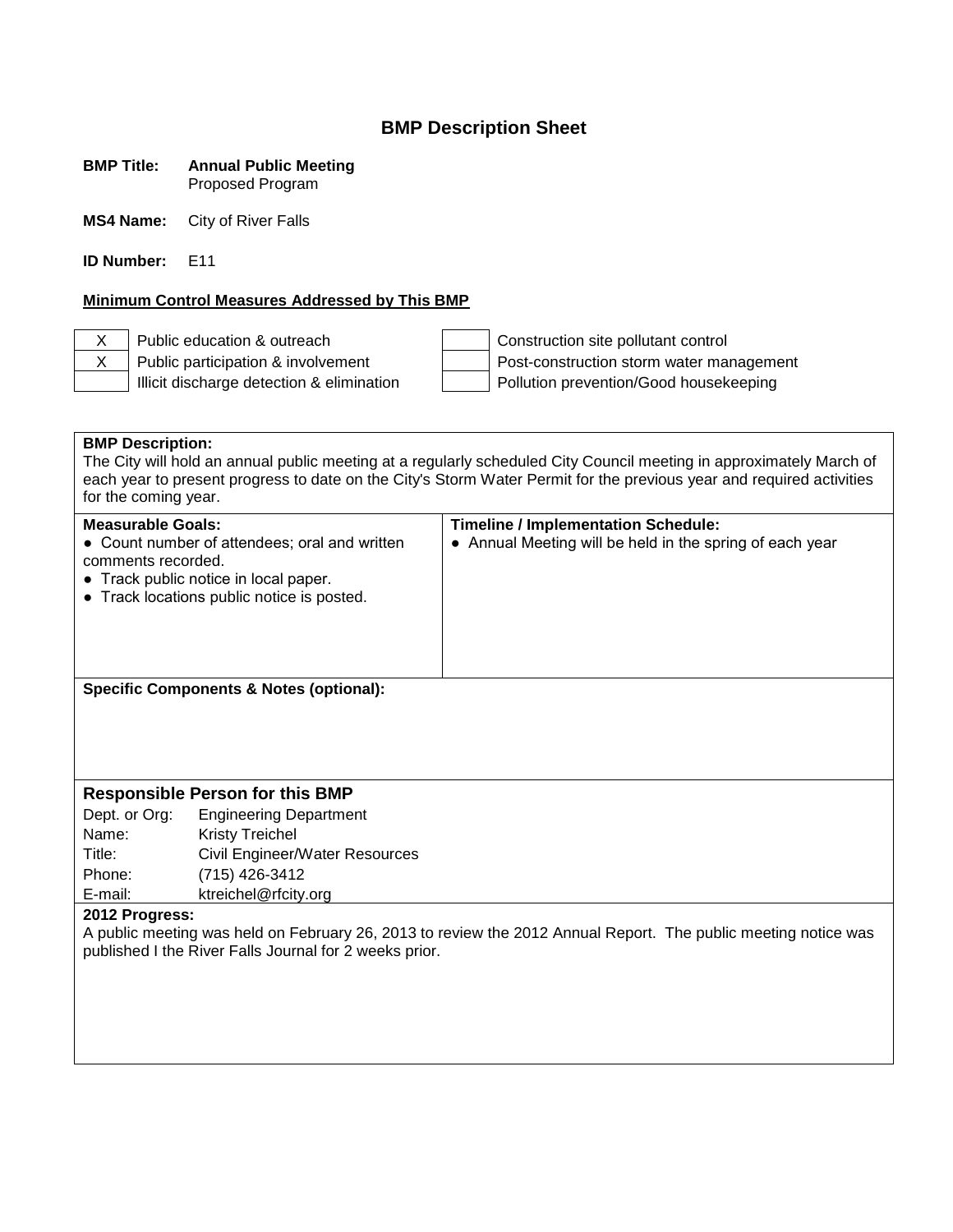**BMP Title: Presentation at Annual Contractors Meeting** Existing Program

**MS4 Name:** City of River Falls

**ID Number:** F12

### **Minimum Control Measures Addressed by This BMP**

X Public education & outreach Construction site pollutant control Public participation & involvement  $\vert$  Post-construction storm water management Illicit discharge detection & elimination  $\vert$  | Pollution prevention/Good housekeeping

**BMP Description:** This meeting is held by the Utility department each spring. We will continue to make a presentation regarding erosion and sediment control regulations and enforcement. **Measurable Goals: Timeline / Implementation Schedule:** • Track number in attendance and companies represented ● Annual Meeting is held in March or April each year. **Specific Components & Notes (optional): Responsible Person for this BMP** Dept. or Org: Engineering Department Name: Kristy Treichel Title: Civil Engineer/Water Resources Phone: (715) 426-3412 E-mail: ktreichel@rfcity.org **2012 Progress:** The annual contractors meeting was not held this year.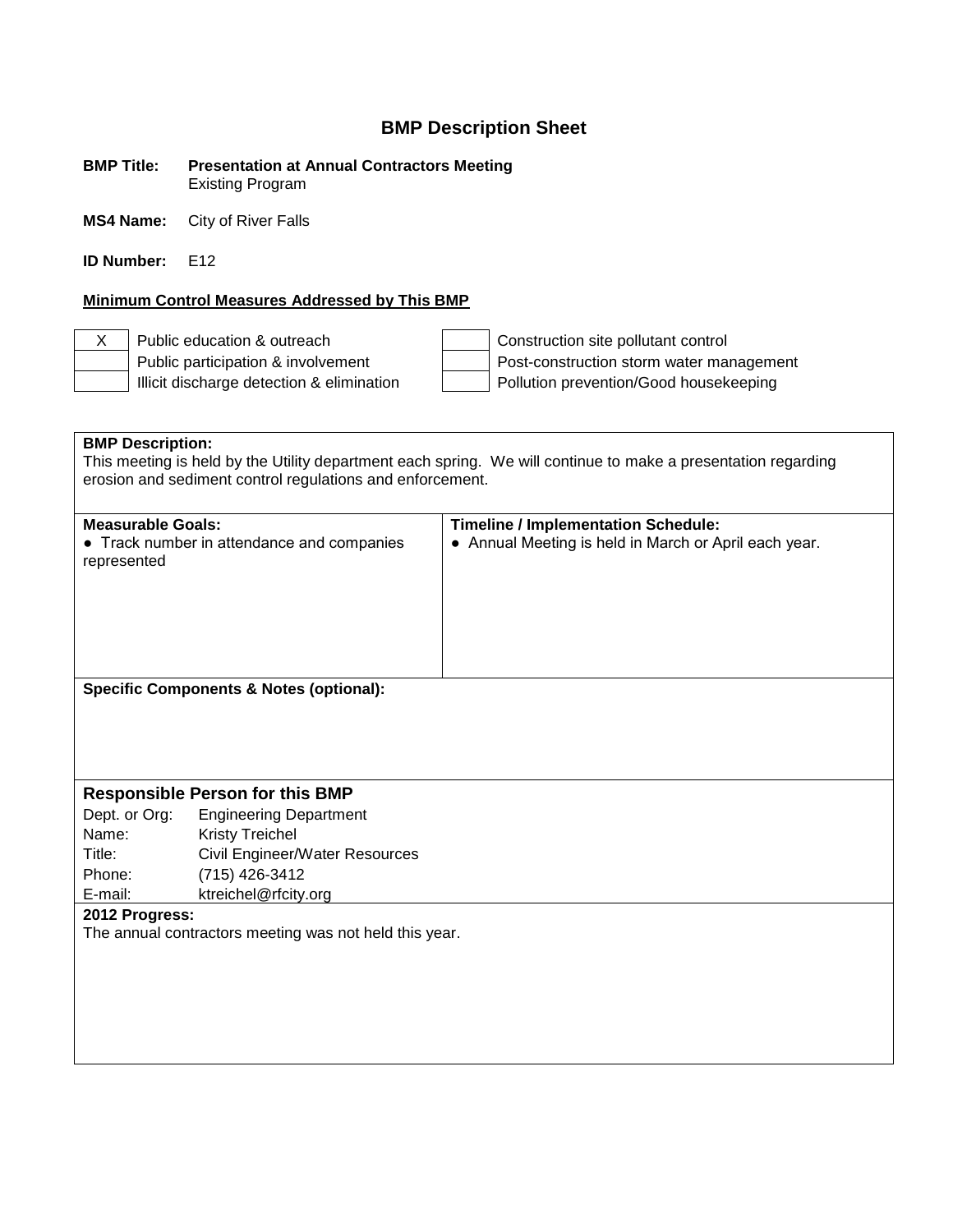| <b>BMP Title:</b> | <b>River Falls Journal Article</b> |
|-------------------|------------------------------------|
|                   | <b>Existing Program</b>            |

**MS4 Name:** City of River Falls

**ID Number:** E13

### **Minimum Control Measures Addressed by This BMP**

X Public education & outreach  $\vert$  | Construction site pollutant control Public participation & involvement<br>
Illicit discharge detection & elimination<br>
Post-construction storm water management<br>
Pollution prevention/Good housekeeping Pollution prevention/Good housekeeping

| <b>BMP Description:</b><br>Seek publication of at least one article each year in the local paper on the City's MS4 Permit activities. |                                           |                                            |  |
|---------------------------------------------------------------------------------------------------------------------------------------|-------------------------------------------|--------------------------------------------|--|
|                                                                                                                                       |                                           |                                            |  |
|                                                                                                                                       |                                           |                                            |  |
|                                                                                                                                       |                                           |                                            |  |
| <b>Measurable Goals:</b>                                                                                                              | • Count and record the number of articles | <b>Timeline / Implementation Schedule:</b> |  |
| published annually.                                                                                                                   |                                           |                                            |  |
|                                                                                                                                       |                                           |                                            |  |
|                                                                                                                                       |                                           |                                            |  |
|                                                                                                                                       |                                           |                                            |  |
|                                                                                                                                       |                                           |                                            |  |
|                                                                                                                                       |                                           |                                            |  |
|                                                                                                                                       |                                           |                                            |  |
| <b>Specific Components &amp; Notes (optional):</b>                                                                                    |                                           |                                            |  |
|                                                                                                                                       |                                           |                                            |  |
|                                                                                                                                       |                                           |                                            |  |
|                                                                                                                                       |                                           |                                            |  |
|                                                                                                                                       |                                           |                                            |  |
| <b>Responsible Person for this BMP</b>                                                                                                |                                           |                                            |  |
| Dept. or Org:                                                                                                                         | <b>Engineering Department</b>             |                                            |  |
| Name:                                                                                                                                 | <b>Kristy Treichel</b>                    |                                            |  |
| Title:                                                                                                                                | Civil Engineer/Water Resources            |                                            |  |
| Phone:                                                                                                                                | (715) 426-3412                            |                                            |  |
| E-mail:                                                                                                                               | ktreichel@rfcity.org                      |                                            |  |
| 2012 Progress:                                                                                                                        |                                           |                                            |  |
| On May 24, 2012 there was a picture with a long caption about the City receiving the Bob Burns Stewardship Award                      |                                           |                                            |  |
| from the St. Croix River Association.                                                                                                 |                                           |                                            |  |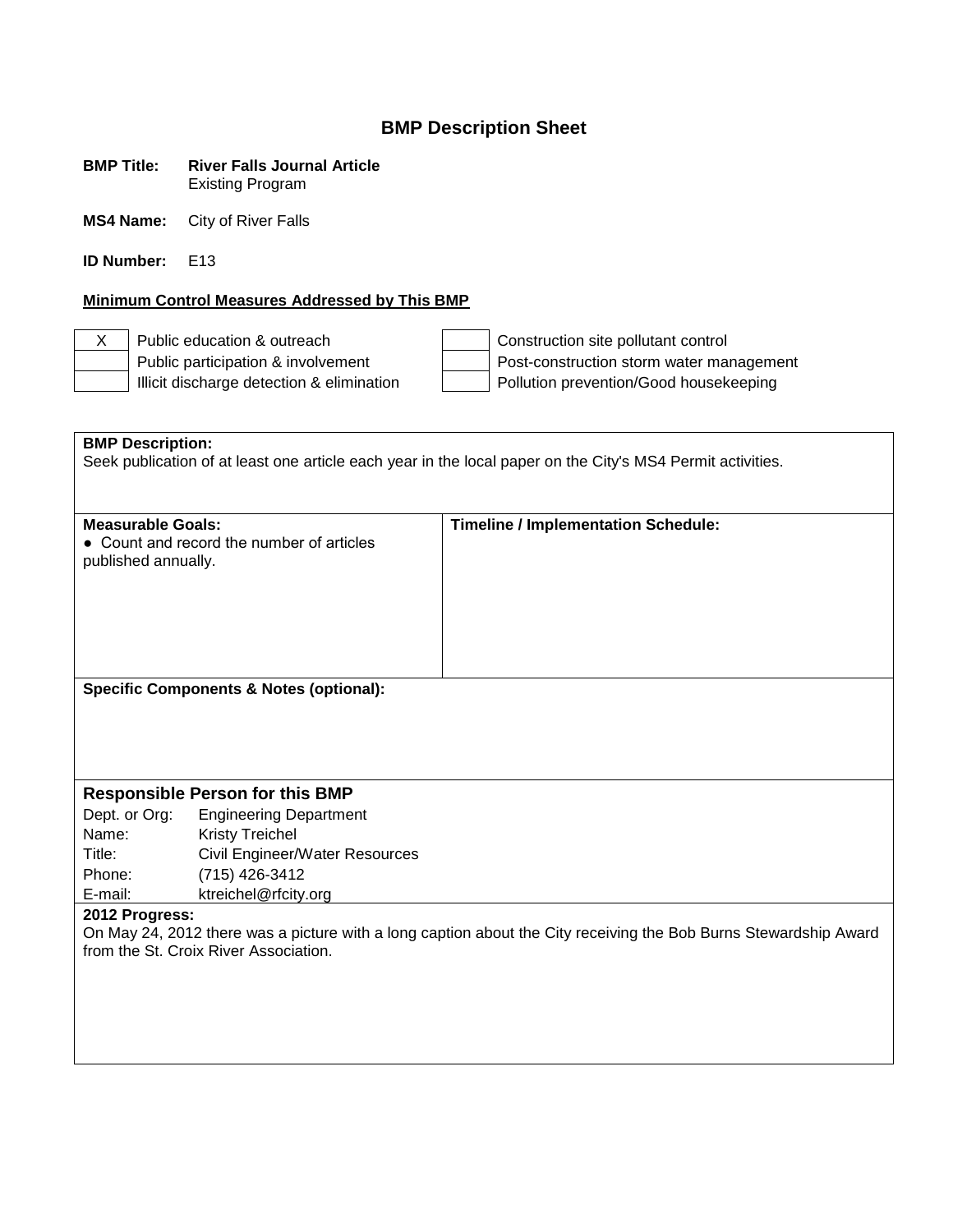### **BMP Title: Informational Brochures** Proposed Program

**MS4 Name:** City of River Falls

**ID Number:** F14

### **Minimum Control Measures Addressed by This BMP**

X Public education & outreach Construction site pollutant control X Public participation & involvement Post-construction storm water management Illicit discharge detection & elimination X Pollution prevention/Good housekeeping

### **BMP Description:**

The City will create informational brochures which may include the following topics: storm ponds/drainage ways, residential storm water management options, mosquitoes/West Nile, used oil, pet waste, yard waste, lawn care, rain barrels, or car washing.

| <b>Measurable Goals:</b><br>• Number of brochures created<br>• Number of brochures distributed | <b>Timeline / Implementation Schedule:</b><br>• Brochure topics will be prioritized based on current concerns<br>in the community.<br>• Brochures will be created and distributed throughout the 5<br>year permit term<br>• Storm Pond brochures will be mailed to residents bordering<br>ponds every 4 or 5 years at a minimum. |
|------------------------------------------------------------------------------------------------|----------------------------------------------------------------------------------------------------------------------------------------------------------------------------------------------------------------------------------------------------------------------------------------------------------------------------------|
| ___________________________________                                                            |                                                                                                                                                                                                                                                                                                                                  |

**Specific Components & Notes (optional):**

### **Responsible Person for this BMP**

Dept. or Org: Engineering Department Name: Kristy Treichel Title: Civil Engineer/Water Resources Phone: (715) 426-3412 E-mail: ktreichel@rfcity.org

### **2012 Progress:**

Brochures available on the website (www.rfcity.org/eng\_home.asp)

Your Property, Pool and Spa Owner Info, West Nile Virus, Storm Water Management Facilities, Master Gardener Tour Handouts, Rain Barrel Homeowners Manual, Adopt-a-Pond flyer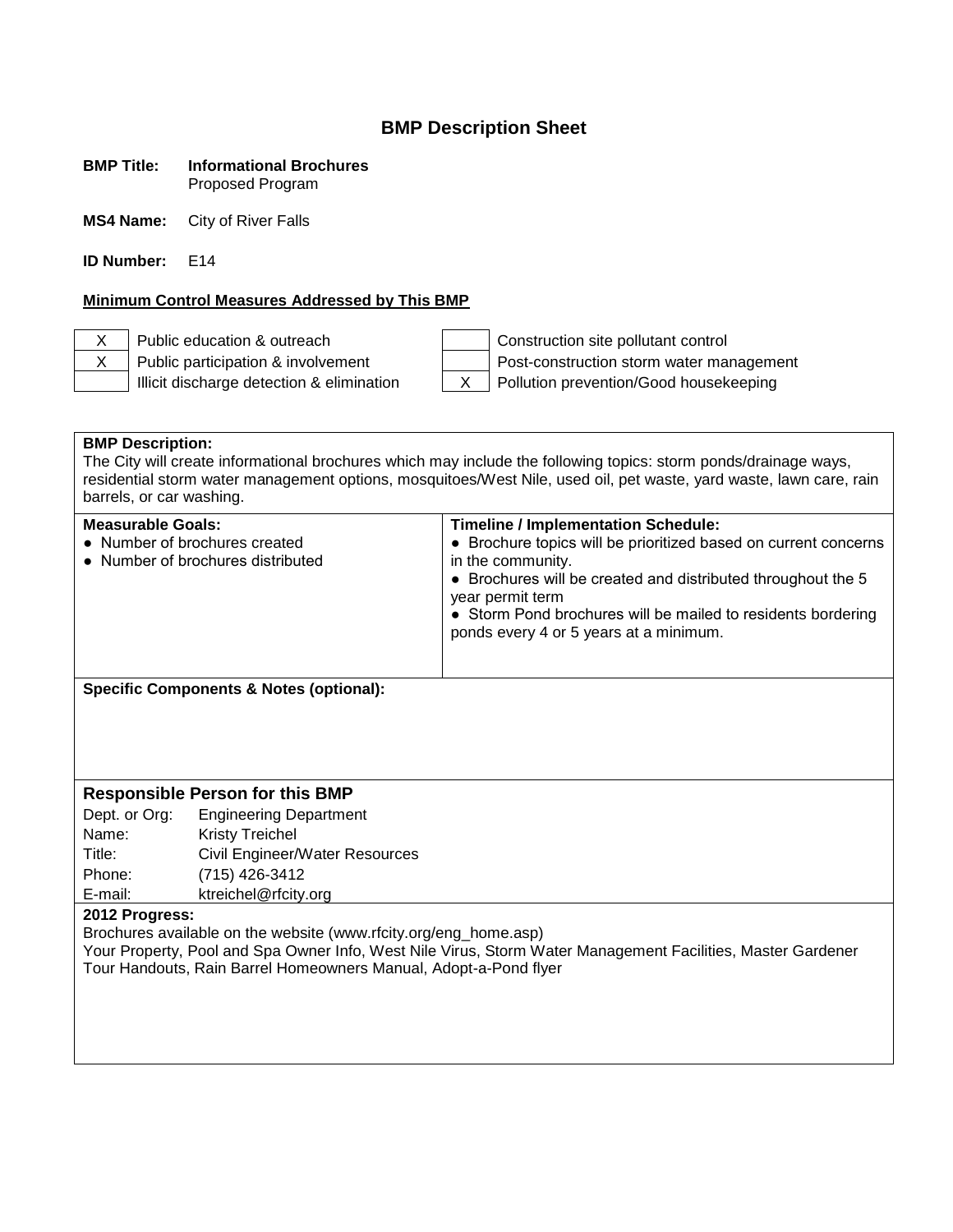#### **BMP Title: River Falls Municipal Utility Newsletter** Proposed Program

**MS4 Name:** City of River Falls

**ID Number:** E15

### **Minimum Control Measures Addressed by This BMP**

X Public education & outreach Construction site pollutant control Public participation & involvement  $\vert$  Post-construction storm water management Illicit discharge detection & elimination Pollution prevention/Good housekeeping

### **BMP Description:**

3-4 times a year the City will submit small articles to be incorporated with the municipal utilities monthly newsletter. Possible subjects of small articles include: illicit discharges, household practices, lawn care, residential storm water management, pet waste or stream bank management.

| <b>Measurable Goals:</b><br>• Number small articles published | <b>Timeline / Implementation Schedule:</b><br>• Articles will be published 3-4 times per year. Timing will<br>correspond to the appropriate season as necessary. |
|---------------------------------------------------------------|------------------------------------------------------------------------------------------------------------------------------------------------------------------|
| <b>Specific Components &amp; Notes (optional):</b>            |                                                                                                                                                                  |

### **Responsible Person for this BMP**

| Dept. or Org: | <b>Engineering Department</b>  |
|---------------|--------------------------------|
| Name:         | <b>Kristy Treichel</b>         |
| Title:        | Civil Engineer/Water Resources |
| Phone:        | (715) 426-3412                 |
| E-mail:       | ktreichel@rfcity.org           |

### **2012 Progress:**

In the January 2012 City Newsletter, there was an article about the NPDES annual report and the requirments of the permit. In the April City Newsletter, there was an article "Rethink what goes down the drain", an article about asphalt and coal tar sealants, an article about rain barrels and an article about the adopt-a-pond program. In the July City Newsletter there was an article about the City receiving the Stewardship Award from the St. Croix River Association as well as an article about different types of pervious pavements.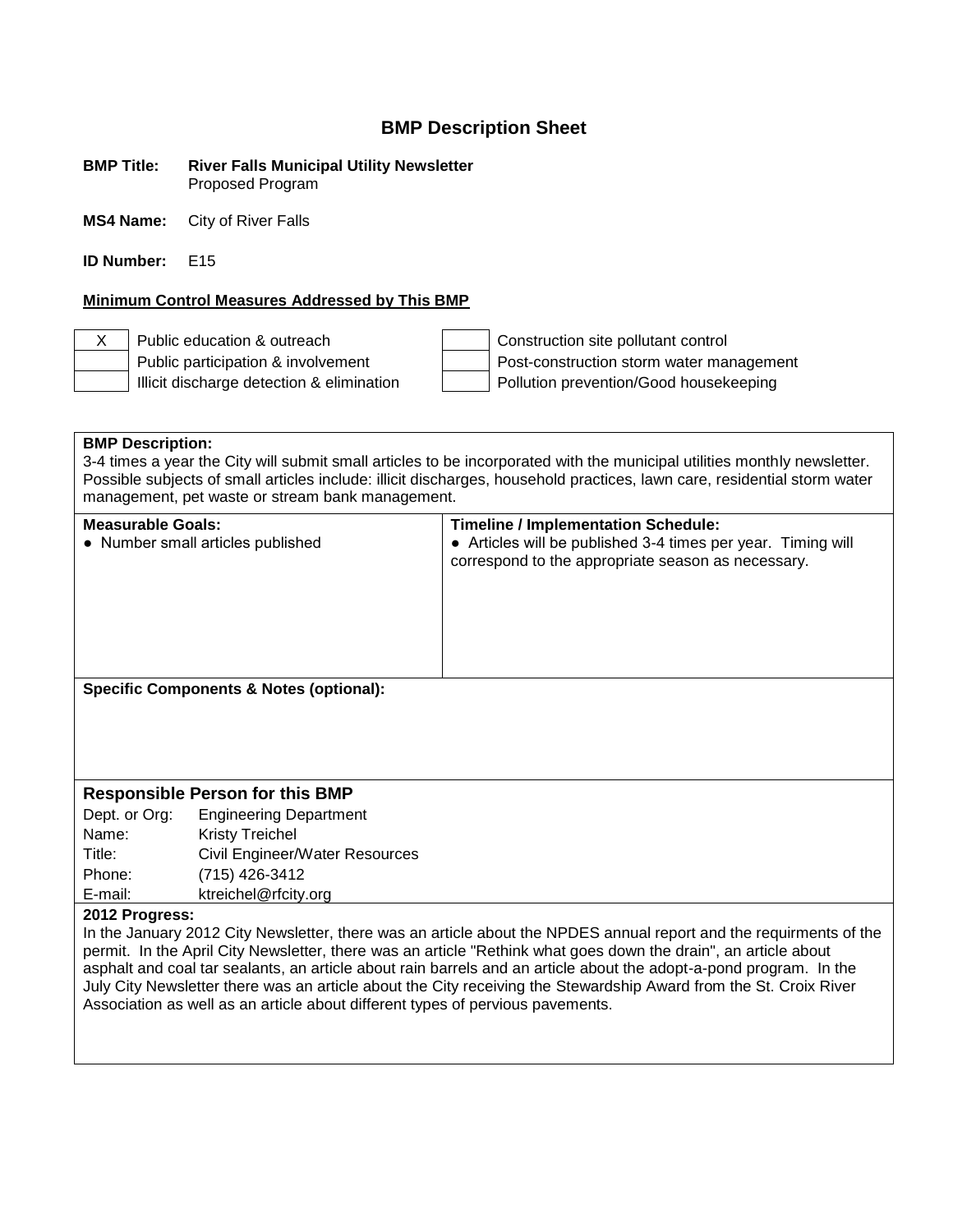### **BMP Title: Adopt-a-pond Program** Proposed Program

**MS4 Name:** City of River Falls

**ID Number:** E16

### **Minimum Control Measures Addressed by This BMP**

X Public education & outreach Construction site pollutant control X Public participation & involvement Post-construction storm water management Illicit discharge detection & elimination X Pollution prevention/Good housekeeping

**BMP Description:** The City will create an adopt-a-pond program to involve residents living near ponds. This program will solicit volunteers to adopt a pond.

### **Specific Components & Notes (optional):**

By year 5 we are hoping to have at least 50% of the ponds in the City adopted.

### **Responsible Person for this BMP**

Dept. or Org: Engineering Department Name: Kristy Treichel Title: Civil Engineer/Water Resources Phone: (715) 426-3412 E-mail: ktreichel@rfcity.org

### **2012 Progress:**

There are currently 22 ponds adopted and those volunteers removed 22 32-gallon bags of trash in 2012 in addition to miscellaneous branches and dead limbs. Clean up reports are on file in the Engineering Department at the City. In addition, the City held a clean up on April 19th and employees collected approx 1 pick up truck full of garbage from teh ponds and parks. KRLT also did their river clean up on April 21 and filled a 6 yard dumpster with trash and a 6 yard dumpster with recycling.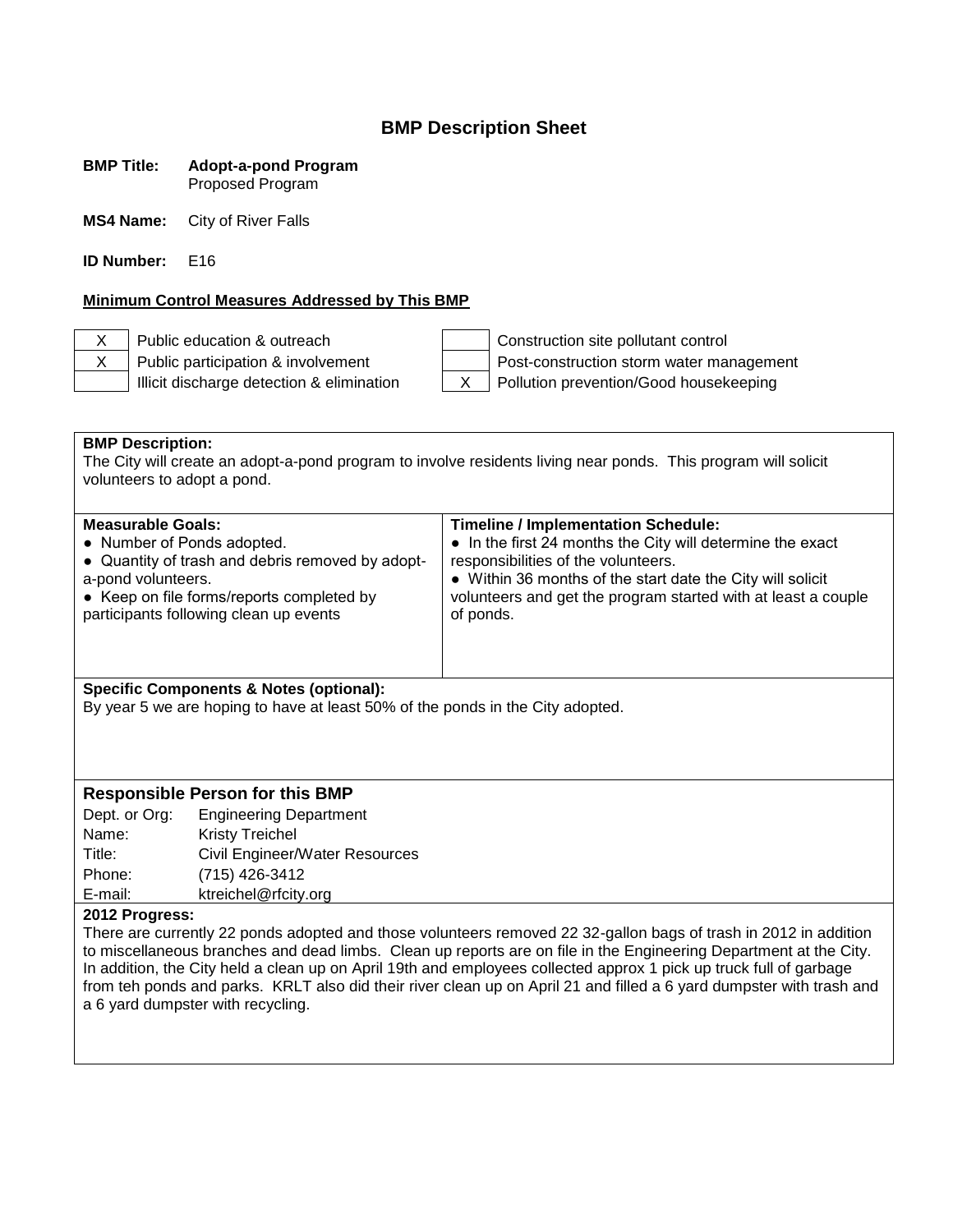#### **BMP Title: Storm Drain Stenciling or Marking** Existing Program

**MS4 Name:** City of River Falls

**ID Number:** E17

### **Minimum Control Measures Addressed by This BMP**

X Public education & outreach  $\vert$  | Construction site pollutant control X Public participation & involvement Post-construction storm water management Illicit discharge detection & elimination Pollution prevention/Good housekeeping

**BMP Description:** Solicit volunteers to stencil "drains to river" (or similar message) near inlets or buy markers to affix near the inlets. **Measurable Goals: Timeline / Implementation Schedule:** ● Number of drains stenciled or marked ● Number of stenciling volunteers. ●  $\bullet$ **Specific Components & Notes (optional): Responsible Person for this BMP** Dept. or Org: Engineering Department Name: Kristy Treichel Title: Civil Engineer/Water Resources Phone: (715) 426-3412 E-mail: ktreichel@rfcity.org **2012 Progress:** There were no markers installed in 2012.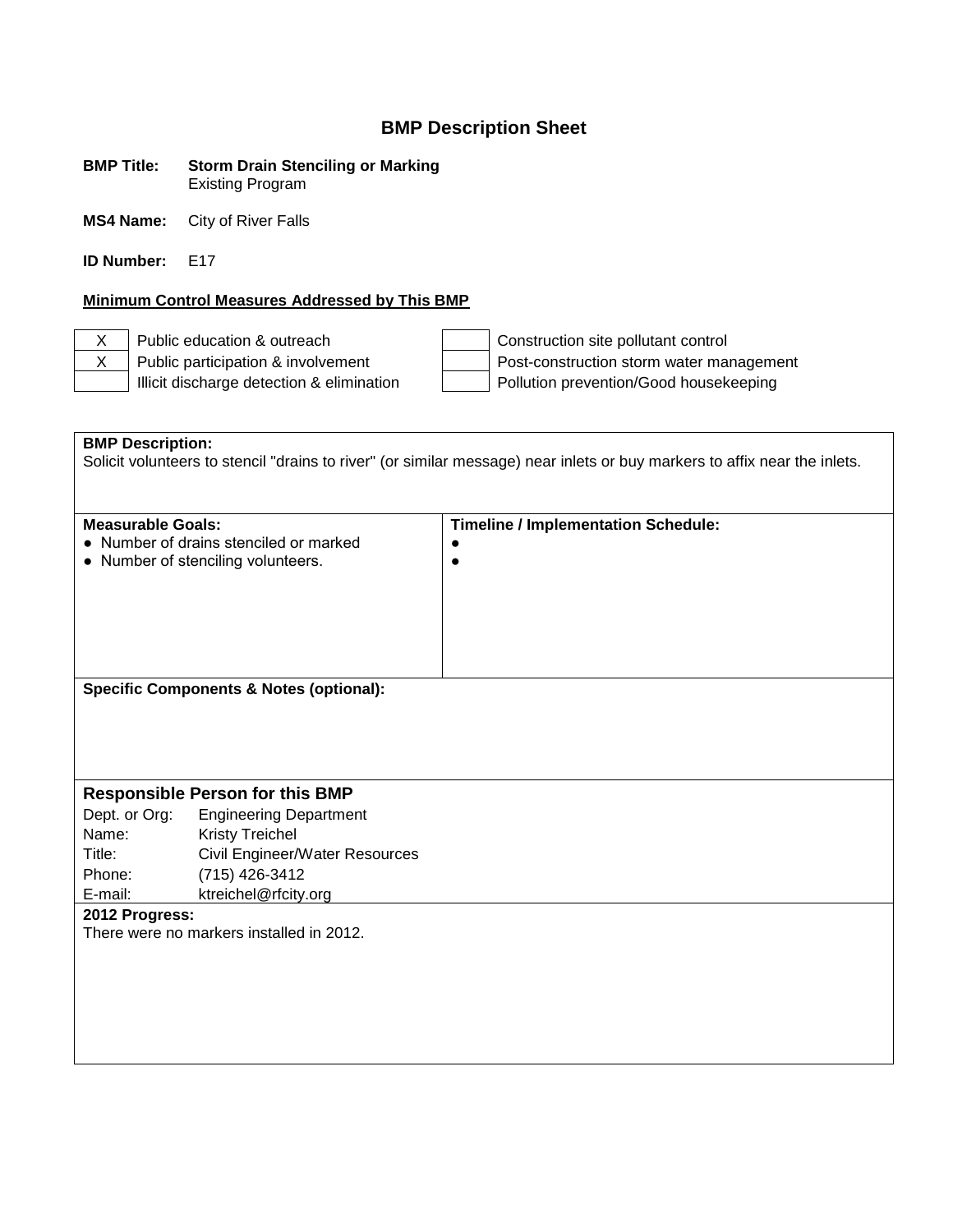**BMP Title: Pond Signs** Existing Program

**MS4 Name:** City of River Falls

**ID Number:** F18

### **Minimum Control Measures Addressed by This BMP**

X Public education & outreach  $\vert$  | Construction site pollutant control Public participation & involvement  $\vert$  Post-construction storm water management Illicit discharge detection & elimination  $\vert$  | Pollution prevention/Good housekeeping

**BMP Description:** The City has created small signs to install around storm water management facilities to educate residents of the facilities purpose and proper use of the area. **Measurable Goals: Timeline / Implementation Schedule:** ● Number of signs installed within the City.  $\cdot \cdot$  Pond signs will be installed around existing and new storm water facilities throughout the next 3 years. Targeting facilities within residential neighborhoods. **Specific Components & Notes (optional): Responsible Person for this BMP** Dept. or Org: Engineering Department Name: Kristy Treichel Title: Civil Engineer/Water Resources Phone: (715) 426-3412 E-mail: ktreichel@rfcity.org **2012 Progress:** No new signs were installed in 2012. There were no new City ponds constructed in 2012.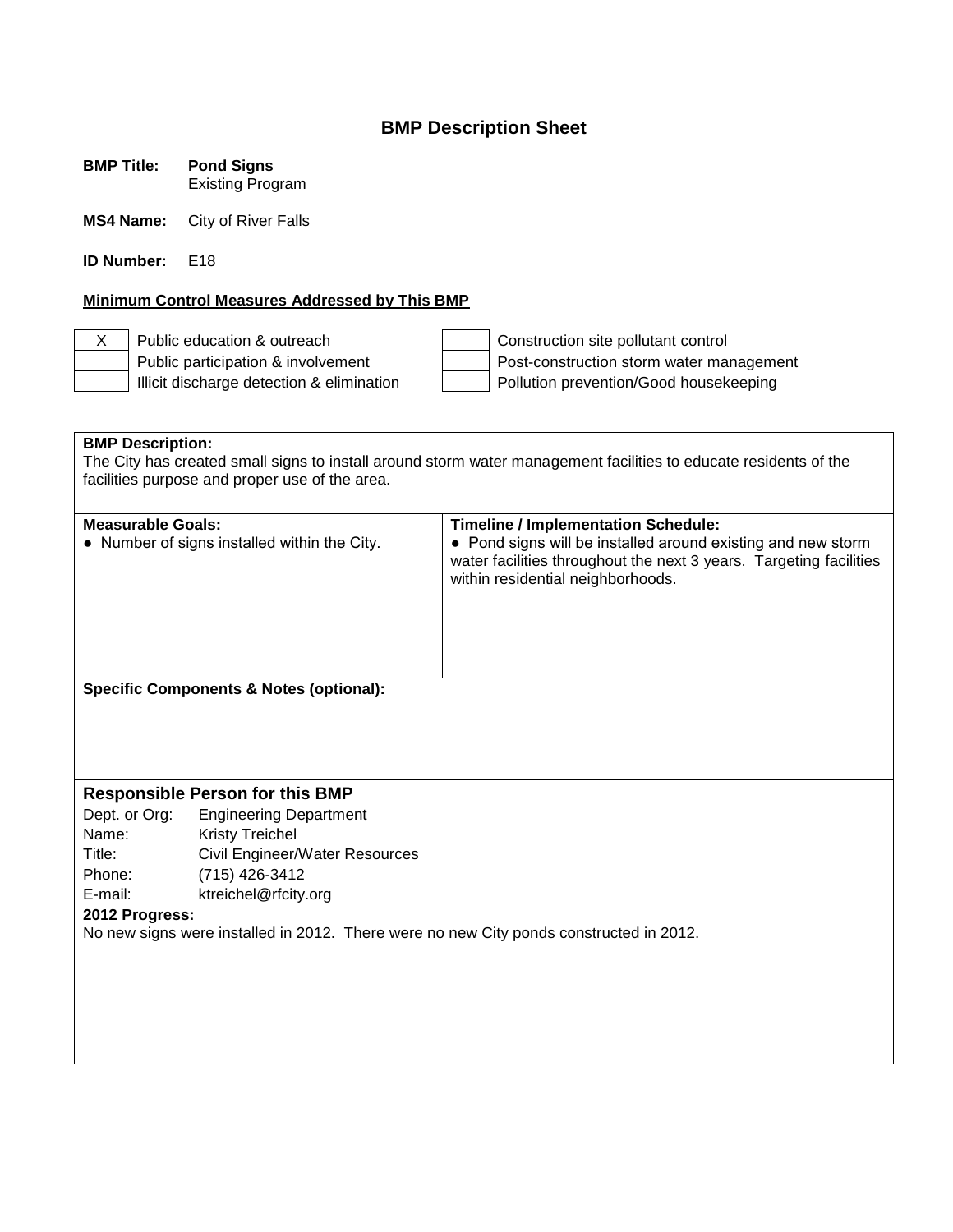**BMP Title: Illicit Discharge Detection and Elimination Ordinance** Proposed Program

**MS4 Name:** City of River Falls

**ID Number:** F19

### **Minimum Control Measures Addressed by This BMP**

Public education & outreach Construction site pollutant control Public participation & involvement  $\vert$  Post-construction storm water management X | Illicit discharge detection & elimination | Pollution prevention/Good housekeeping

### **BMP Description:**

The City will draft an IDDE ordinance as well as response procedures consistent with the requirements contained in NR 215 and those laid out in section 2.3 of the MS4 general permit. The City will work from example ordinances from other communities.

| ordinances related to IDDE will be put on file.<br>date of permit coverage.<br>• The City will implement the ordinance within 30 months of<br>• A draft IDDE ordinance<br>the start date.<br>• Public comments and final draft ordinance that<br>incorporates comments, as warranted.<br>• An adopted IDDE ordinance. | <b>Measurable Goals:</b><br>• Notes summarizing current applicable<br>regulations and copies of external model | <b>Timeline / Implementation Schedule:</b><br>• The City will submit a draft ordinance and response<br>procedures to the Department within 24 months of the start |
|-----------------------------------------------------------------------------------------------------------------------------------------------------------------------------------------------------------------------------------------------------------------------------------------------------------------------|----------------------------------------------------------------------------------------------------------------|-------------------------------------------------------------------------------------------------------------------------------------------------------------------|
|-----------------------------------------------------------------------------------------------------------------------------------------------------------------------------------------------------------------------------------------------------------------------------------------------------------------------|----------------------------------------------------------------------------------------------------------------|-------------------------------------------------------------------------------------------------------------------------------------------------------------------|

**Specific Components & Notes (optional):**

### **Responsible Person for this BMP**

Dept. or Org: Engineering Department Name: Kristy Treichel Title: Civil Engineer/Water Resources Phone: (715) 426-3412 E-mail: ktreichel@rfcity.org

### **2012 Progress:**

The City responded to 3 illicit discharge complaints in 2012. Details of the events are on file in the Engineering Department.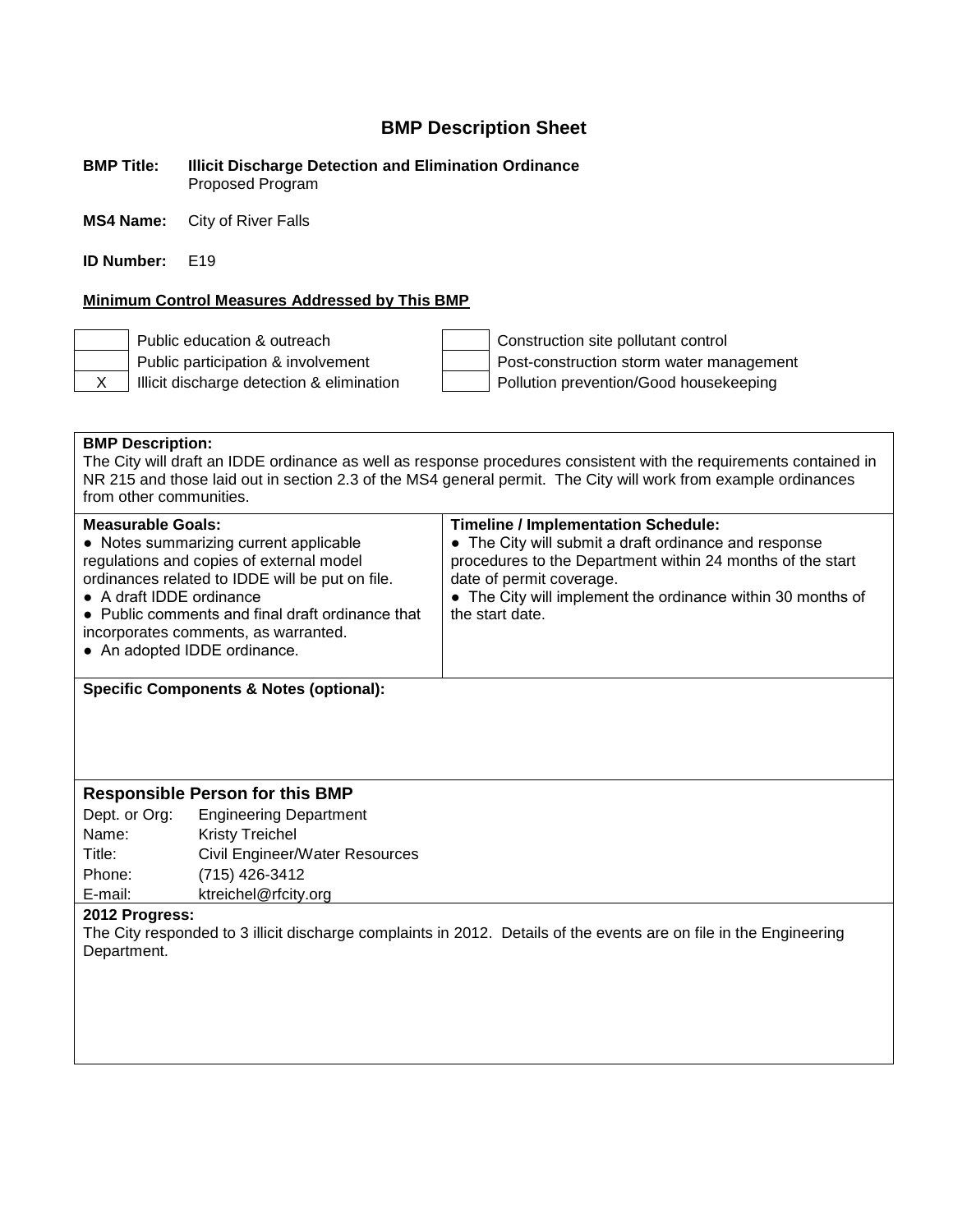#### **BMP Title: Outfall Inspections (initial and on-going)** Proposed Program

**MS4 Name:** City of River Falls

**ID Number:** E20

### **Minimum Control Measures Addressed by This BMP**

Public education & outreach Construction site pollutant control Public participation & involvement Post-construction storm water management  $X$  | Illicit discharge detection & elimination  $X$  | Pollution prevention/Good housekeeping

| <b>BMP Description:</b>                                                                                          |                                                                                                                                                             |                                                                                                                                                                                                                                                                                                                                                      |  |
|------------------------------------------------------------------------------------------------------------------|-------------------------------------------------------------------------------------------------------------------------------------------------------------|------------------------------------------------------------------------------------------------------------------------------------------------------------------------------------------------------------------------------------------------------------------------------------------------------------------------------------------------------|--|
| Field screening will be performed at all major outfalls during dry weather periods.                              |                                                                                                                                                             |                                                                                                                                                                                                                                                                                                                                                      |  |
|                                                                                                                  |                                                                                                                                                             |                                                                                                                                                                                                                                                                                                                                                      |  |
| <b>Measurable Goals:</b><br>file.<br>on file.                                                                    | • Notes from initial field screenings will be put on<br>• On-going field screening program developed.<br>• Notes from on-going field screenings will be put | <b>Timeline / Implementation Schedule:</b><br>• The initial field screening will be performed within 36 months<br>of the start date.<br>• An on-going field screening program will be proposed to the<br>Department within 36 months of the start date.<br>• The on-going field screening will be implemented within 48<br>months of the start date. |  |
|                                                                                                                  |                                                                                                                                                             |                                                                                                                                                                                                                                                                                                                                                      |  |
| <b>Specific Components &amp; Notes (optional):</b>                                                               |                                                                                                                                                             |                                                                                                                                                                                                                                                                                                                                                      |  |
|                                                                                                                  |                                                                                                                                                             |                                                                                                                                                                                                                                                                                                                                                      |  |
|                                                                                                                  |                                                                                                                                                             |                                                                                                                                                                                                                                                                                                                                                      |  |
|                                                                                                                  |                                                                                                                                                             |                                                                                                                                                                                                                                                                                                                                                      |  |
| <b>Responsible Person for this BMP</b>                                                                           |                                                                                                                                                             |                                                                                                                                                                                                                                                                                                                                                      |  |
| Dept. or Org:                                                                                                    | <b>Engineering Department</b>                                                                                                                               |                                                                                                                                                                                                                                                                                                                                                      |  |
| Name:                                                                                                            | <b>Kristy Treichel</b>                                                                                                                                      |                                                                                                                                                                                                                                                                                                                                                      |  |
| Title:                                                                                                           | Civil Engineer/Water Resources                                                                                                                              |                                                                                                                                                                                                                                                                                                                                                      |  |
| Phone:                                                                                                           | (715) 426-3412                                                                                                                                              |                                                                                                                                                                                                                                                                                                                                                      |  |
| E-mail:                                                                                                          | ktreichel@rfcity.org                                                                                                                                        |                                                                                                                                                                                                                                                                                                                                                      |  |
| 2012 Progress:                                                                                                   |                                                                                                                                                             |                                                                                                                                                                                                                                                                                                                                                      |  |
| All the major outfalls were inspected in 2012. All outfalls have been inspected at least once this permit cycle. |                                                                                                                                                             |                                                                                                                                                                                                                                                                                                                                                      |  |
| Repairs noted will be incorporated into future schedules and budgets. Inspection reports are on file in the      |                                                                                                                                                             |                                                                                                                                                                                                                                                                                                                                                      |  |
| <b>Engineering Department.</b>                                                                                   |                                                                                                                                                             |                                                                                                                                                                                                                                                                                                                                                      |  |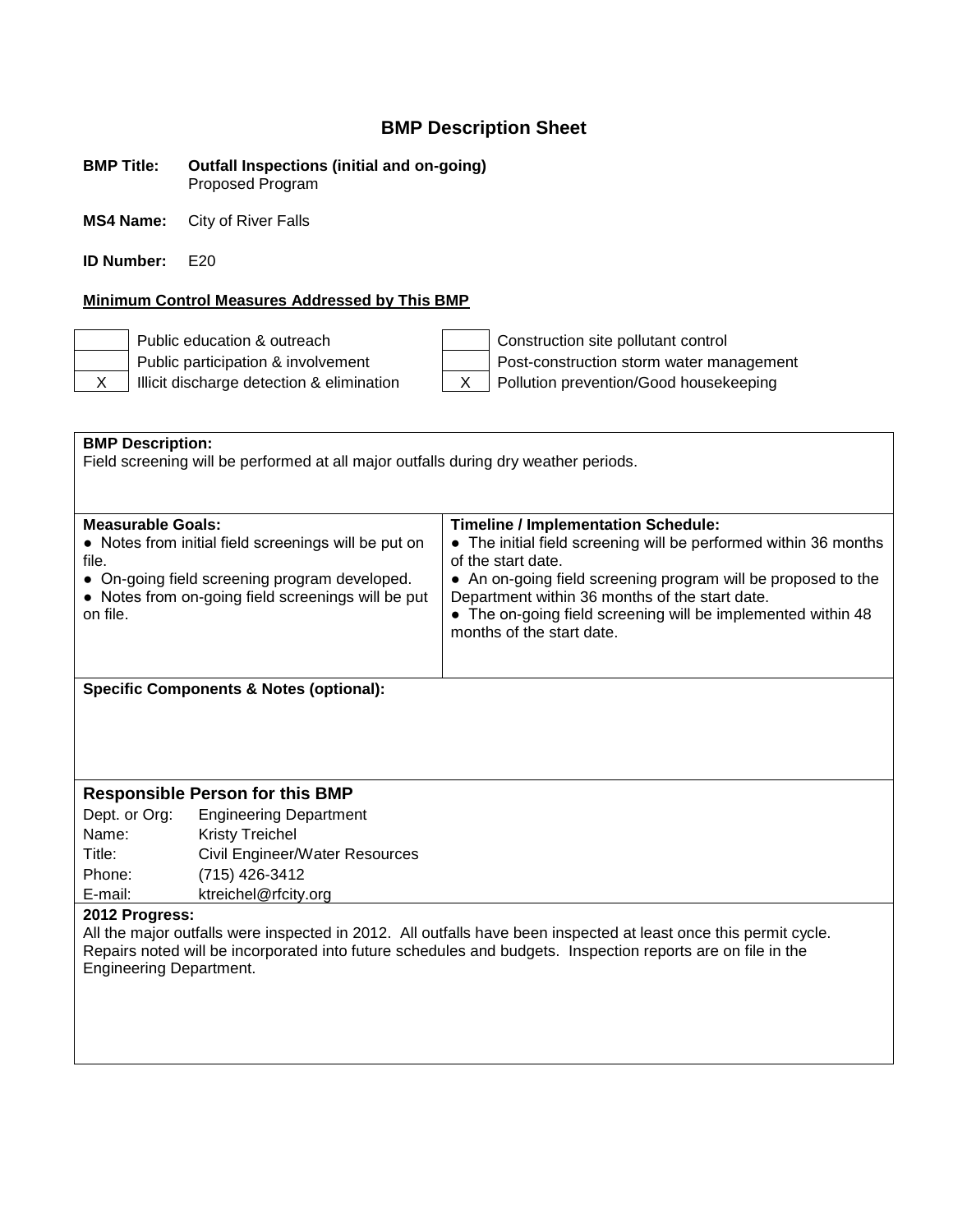**BMP Title: Storm Sewer System Outfall and BMP Map** Existing Program

**MS4 Name:** City of River Falls

**ID Number:** F<sub>21</sub>

### **Minimum Control Measures Addressed by This BMP**

Public education & outreach Construction site pollutant control Public participation & involvement  $\parallel$  | Post-construction storm water management X | Illicit discharge detection & elimination | Pollution prevention/Good housekeeping

**BMP Description:** Create a map showing public and known private storm water structures (including inlets, manholes, pipes, culverts, outfalls, ponds, etc) within the City limits.

| <b>Measurable Goals:</b><br>• MS4 map updates.     | <b>Timeline / Implementation Schedule:</b><br>• The City will update and maintain this map annually (at a<br>minimum).<br>• The City will submit the MS4 map to the Department within<br>24 months of the start date. |
|----------------------------------------------------|-----------------------------------------------------------------------------------------------------------------------------------------------------------------------------------------------------------------------|
| <b>Specific Components &amp; Notes (optional):</b> |                                                                                                                                                                                                                       |

### **Responsible Person for this BMP**

Dept. or Org: Engineering Department Name: Kristy Treichel Title: Civil Engineer/Water Resources Phone: (715) 426-3412 E-mail: ktreichel@rfcity.org

**2012 Progress:**

Map updates were submitted on December 17, 2012.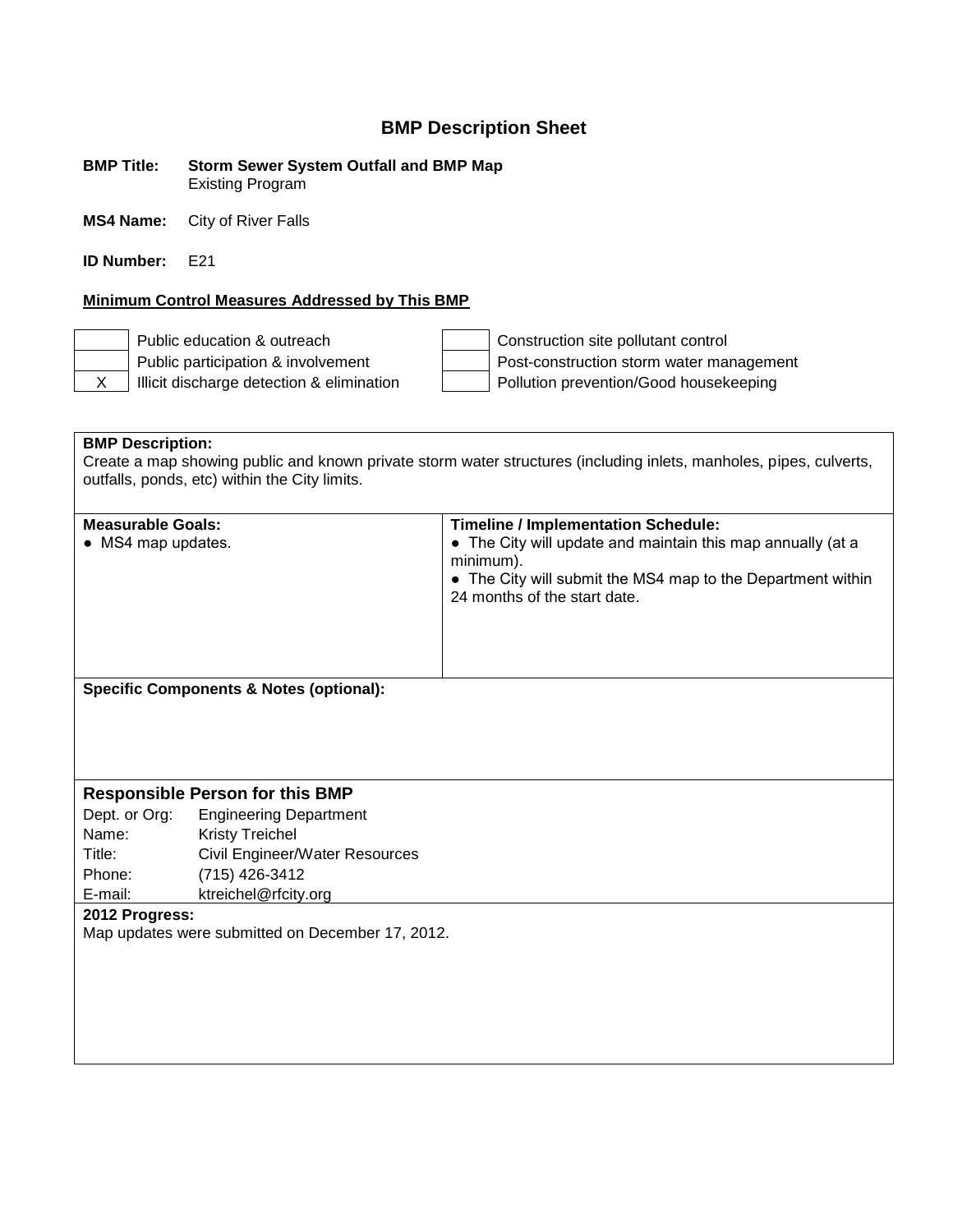**BMP Title: Storm Water Management Ordinance (City Chapter 12.16)** Existing Program

**MS4 Name:** City of River Falls

**ID Number:** F<sub>22</sub>

### **Minimum Control Measures Addressed by This BMP**



Public education & outreach X Construction site pollutant control Public participation & involvement  $\begin{vmatrix} x \\ y \end{vmatrix}$  Post-construction storm water management Illicit discharge detection & elimination  $\vert$  | Pollution prevention/Good housekeeping

| <b>BMP Description:</b>                                                                                                                                                                                                                                                                                                                                                                                                                                                                                                                                                                                                                                                                           |                                                                                                                      |  |  |
|---------------------------------------------------------------------------------------------------------------------------------------------------------------------------------------------------------------------------------------------------------------------------------------------------------------------------------------------------------------------------------------------------------------------------------------------------------------------------------------------------------------------------------------------------------------------------------------------------------------------------------------------------------------------------------------------------|----------------------------------------------------------------------------------------------------------------------|--|--|
| The City has an existing ordinance which includes storm water management as well as construction site erosion and<br>sediment control criteria. This ordinance requires submittal and approval of a grading plan and an erosion and<br>sediment control plan for land disturbing activities. Currently UWRF is exempt from this ordinance, but has                                                                                                                                                                                                                                                                                                                                                |                                                                                                                      |  |  |
|                                                                                                                                                                                                                                                                                                                                                                                                                                                                                                                                                                                                                                                                                                   | voluntarily complied with the requirements. We will be researching ways to bring UWRF under the jurisdiction of this |  |  |
| ordinance as part of our MS4 system.                                                                                                                                                                                                                                                                                                                                                                                                                                                                                                                                                                                                                                                              |                                                                                                                      |  |  |
| <b>Measurable Goals:</b><br><b>Timeline / Implementation Schedule:</b><br>• In the first year the City will review the ordinance for<br>• Number of ponds installed and the number of<br>compliance with WDNR regulations and requirements listed in<br>developed acres served by those ponds.<br>• Number of storm water management permits<br>section 2.4 and 2.5 of the MS4 general permit.<br>• The City will submit the ordinance and any proposed<br>issued (sites reviewed).<br>changes within 18 months of the start date.<br>• The City will adopt any proposed changes within 24 months<br>of the start date.<br>• Review and revise ordinance and standards as an ongoing<br>practice. |                                                                                                                      |  |  |
| <b>Specific Components &amp; Notes (optional):</b>                                                                                                                                                                                                                                                                                                                                                                                                                                                                                                                                                                                                                                                |                                                                                                                      |  |  |

### **Responsible Person for this BMP**

| Dept. or Org: | <b>Engineering Department</b>  |
|---------------|--------------------------------|
| Name:         | <b>Kristy Treichel</b>         |
| Title:        | Civil Engineer/Water Resources |
| Phone:        | (715) 426-3412                 |
| E-mail:       | ktreichel@rfcity.org           |
|               |                                |

### **2012 Progress:**

5 Storm Water Management Permits were issued in 2012. 20 storm water management practices were construted with those 5 projects, including raingardens, bioretention facilities, and a rate control pond. The total disturbed area for these projects is approximately 11.8 acres.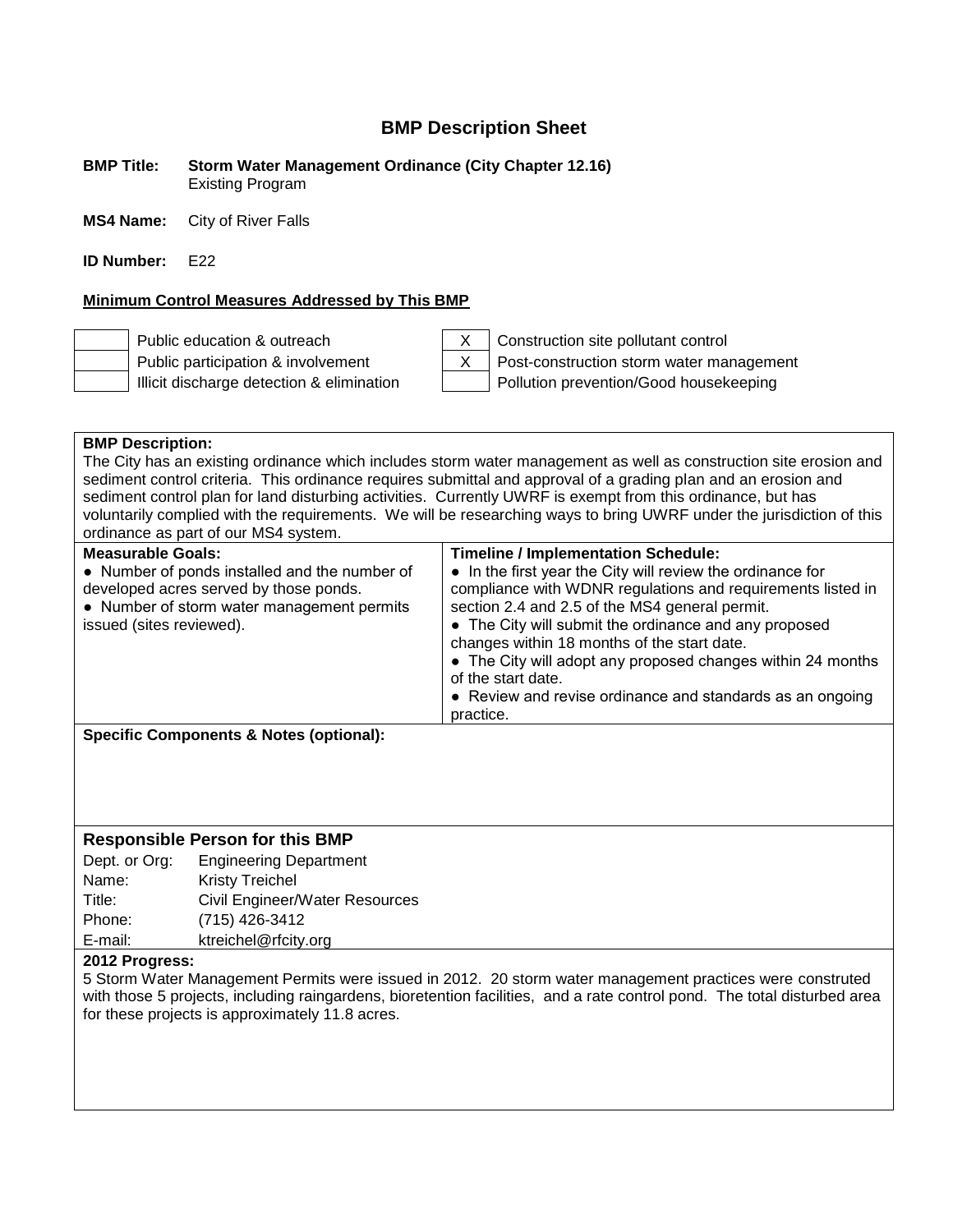#### **BMP Title: Construction Site Inspection and Enforcement** Proposed Program

**MS4 Name:** City of River Falls

**ID Number:** E23

### **Minimum Control Measures Addressed by This BMP**





Public education & outreach X Construction site pollutant control Public participation & involvement  $\parallel$  Post-construction storm water management X | Illicit discharge detection & elimination | Pollution prevention/Good housekeeping

### **BMP Description:**

The Engineering and Building Inspections Departments currently work together to enforce erosion control practices and regulations. We expect that this arrangement will continue. Currently very little documentation is provided from City inspections and subsequent follow up procedures. The City will develop inspection forms and documentation procedures as part of this BMP. The City will study methods to gain proper maintenance of sites such as bonds, fines, fees, etc.

| <b>Measurable Goals:</b>                          | <b>Timeline / Implementation Schedule:</b>                                                                        |
|---------------------------------------------------|-------------------------------------------------------------------------------------------------------------------|
| • Count and record the number of sites inspected  | • The City will review the existing program and submit<br>proposed inspection and documentation procedures to the |
| annually, as well as recording the number of non- |                                                                                                                   |
| complaint sites compared to the total number of   | Department within 18 months of the start date.                                                                    |
| sites.                                            | • The City will request erosion control authority for                                                             |
| • Count and record the number of citations and    | commercial and public sites over an acre in size from the                                                         |
| cease & desist orders written annually.           | Department of Commerce within 18 months of the start date.                                                        |
|                                                   | • The City will implement the proposed procedures within 24                                                       |
|                                                   | months of the start date.                                                                                         |
| Specific Components & Notes (ontional):           |                                                                                                                   |

**Specific Components & Notes (optional):**

### **Responsible Person for this BMP**

Dept. or Org: Engineering Department Name: Kristy Treichel Title: Civil Engineer/Water Resources Phone: (715) 426-3412 E-mail: ktreichel@rfcity.org

### **2012 Progress:**

During 2012 zero citations were issued.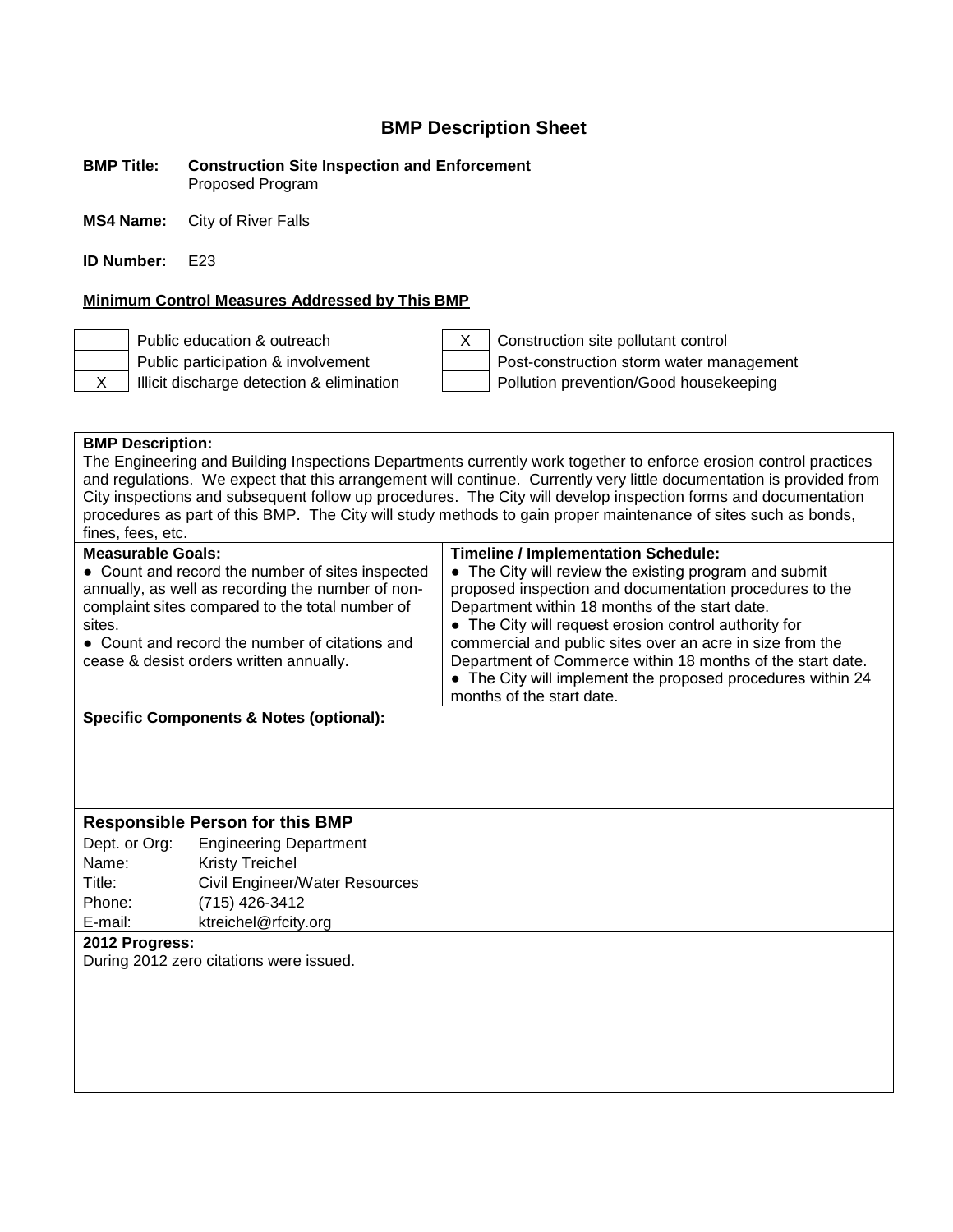#### **BMP Title: Public Storm Water Management Facility Operation and Maintenance** Proposed Program

**MS4 Name:** City of River Falls

**ID Number:** E24

### **Minimum Control Measures Addressed by This BMP**



Public education & outreach Construction site pollutant control Public participation & involvement  $\begin{vmatrix} X \\ Y \end{vmatrix}$  Post-construction storm water management Illicit discharge detection & elimination X Pollution prevention/Good housekeeping

### **BMP Description:**

The City is developing a maintenance book for public ponds as well as inspection forms that will record the inspection date and results for each inspection performed. The City will also record and track follow-up actions needed, assign a priority level and a timeline for addressing the problems noted in the inspection.

| <b>Measurable Goals:</b><br>• Public Pond/BMP maintenance book and<br>inspection plan completed.<br>• Count and record the number of BMPs<br>inspections done annually.<br>• Ponds maintained in accordance with<br>requirements | <b>Timeline / Implementation Schedule:</b><br>• In year one the City will continue work on the public<br>pond/bmp maintenance book, inspection forms and create an<br>inspection schedule for the ponds.<br>• The City will submit these inspection procedures and forms<br>for public and private facilities to the Department within 18<br>months of the start date.<br>• In years 2-5 ponds will be inspected and scheduled for |
|----------------------------------------------------------------------------------------------------------------------------------------------------------------------------------------------------------------------------------|------------------------------------------------------------------------------------------------------------------------------------------------------------------------------------------------------------------------------------------------------------------------------------------------------------------------------------------------------------------------------------------------------------------------------------|
|                                                                                                                                                                                                                                  | maintenance as needed.                                                                                                                                                                                                                                                                                                                                                                                                             |

**Specific Components & Notes (optional):**

### **Responsible Person for this BMP**

Dept. or Org: Engineering Department Name: Kristy Treichel Title: Civil Engineer/Water Resources Phone: (715) 426-3412 E-mail: ktreichel@rfcity.org

### **2012 Progress:**

There are currently 89 City owned/maintained ponds. 20 ponds were inspected in 2012 (22%). The maintenance noted during these inspections has been mostly completed. The rest is scheduled for 2013. Inspection and maintenance records are on file in the Engineering Department.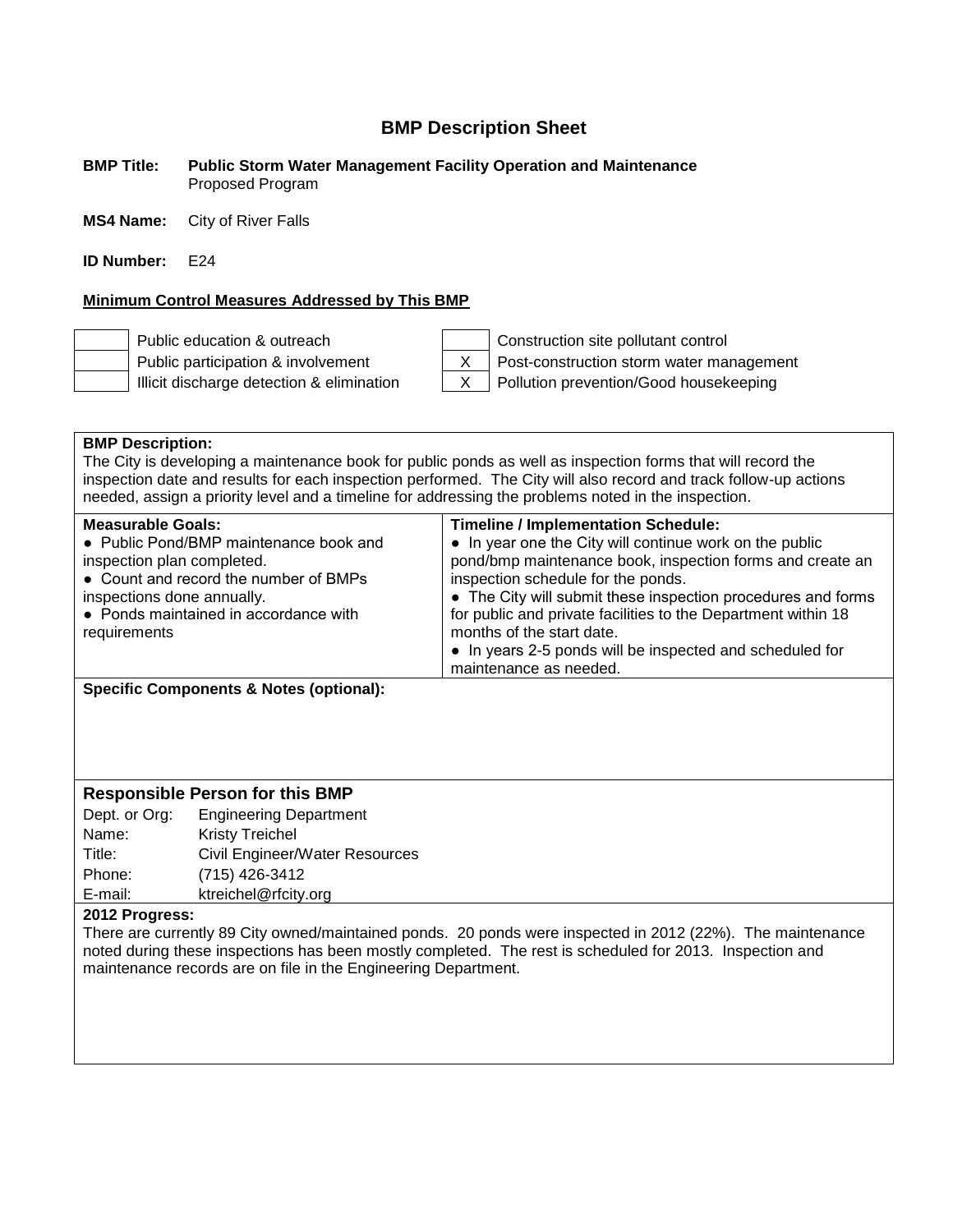### **BMP Title: Private Storm Water Facility - Maintenance and Monitoring Agreement** Existing Program

**MS4 Name:** City of River Falls

**ID Number:** E25

### **Minimum Control Measures Addressed by This BMP**

| the control of the control of the control |  |  |  |
|-------------------------------------------|--|--|--|
| the control of the control of the         |  |  |  |
|                                           |  |  |  |



Public education & outreach Construction site pollutant control Public participation & involvement<br>Illicit discharge detection & elimination<br> $\begin{array}{|c|c|c|c|c|}\n\hline\nX & \text{Polution prevention/Good housekeeping}\n\hline\n\end{array}$  $X$  | Pollution prevention/Good housekeeping

|                                                                                                                         | <b>BMP Description:</b>                                                                                        |                                                                                                                      |  |  |
|-------------------------------------------------------------------------------------------------------------------------|----------------------------------------------------------------------------------------------------------------|----------------------------------------------------------------------------------------------------------------------|--|--|
| The City currently required a long term maintenance and monitoring agreement for all private storm water                |                                                                                                                |                                                                                                                      |  |  |
|                                                                                                                         | management facilities to ensure that the practice remains in place and functioning to the intended performance |                                                                                                                      |  |  |
|                                                                                                                         |                                                                                                                | standards. This document is drafted by the City, signed by the land owner and then the City files it with the County |  |  |
| against the property.                                                                                                   |                                                                                                                |                                                                                                                      |  |  |
|                                                                                                                         | <b>Measurable Goals:</b><br><b>Timeline / Implementation Schedule:</b>                                         |                                                                                                                      |  |  |
|                                                                                                                         | • Number of agreements filed each year.                                                                        | • This practice will be ongoing                                                                                      |  |  |
|                                                                                                                         |                                                                                                                |                                                                                                                      |  |  |
|                                                                                                                         |                                                                                                                |                                                                                                                      |  |  |
|                                                                                                                         |                                                                                                                |                                                                                                                      |  |  |
|                                                                                                                         |                                                                                                                |                                                                                                                      |  |  |
|                                                                                                                         |                                                                                                                |                                                                                                                      |  |  |
|                                                                                                                         |                                                                                                                |                                                                                                                      |  |  |
|                                                                                                                         | <b>Specific Components &amp; Notes (optional):</b>                                                             |                                                                                                                      |  |  |
|                                                                                                                         |                                                                                                                |                                                                                                                      |  |  |
|                                                                                                                         |                                                                                                                |                                                                                                                      |  |  |
|                                                                                                                         |                                                                                                                |                                                                                                                      |  |  |
|                                                                                                                         |                                                                                                                |                                                                                                                      |  |  |
|                                                                                                                         | <b>Responsible Person for this BMP</b>                                                                         |                                                                                                                      |  |  |
| Dept. or Org:                                                                                                           | <b>Engineering Department</b>                                                                                  |                                                                                                                      |  |  |
| Name:                                                                                                                   | <b>Kristy Treichel</b>                                                                                         |                                                                                                                      |  |  |
| Title:                                                                                                                  | Civil Engineer/Water Resources                                                                                 |                                                                                                                      |  |  |
| Phone:                                                                                                                  | (715) 426-3412                                                                                                 |                                                                                                                      |  |  |
| E-mail:                                                                                                                 | ktreichel@rfcity.org                                                                                           |                                                                                                                      |  |  |
|                                                                                                                         |                                                                                                                |                                                                                                                      |  |  |
| 2012 Progress:<br>The City filed 2 Long Term Storm Water Maintenance and Monitoring Agreements with the County in 2012. |                                                                                                                |                                                                                                                      |  |  |
|                                                                                                                         |                                                                                                                |                                                                                                                      |  |  |
|                                                                                                                         |                                                                                                                |                                                                                                                      |  |  |
|                                                                                                                         |                                                                                                                |                                                                                                                      |  |  |
|                                                                                                                         |                                                                                                                |                                                                                                                      |  |  |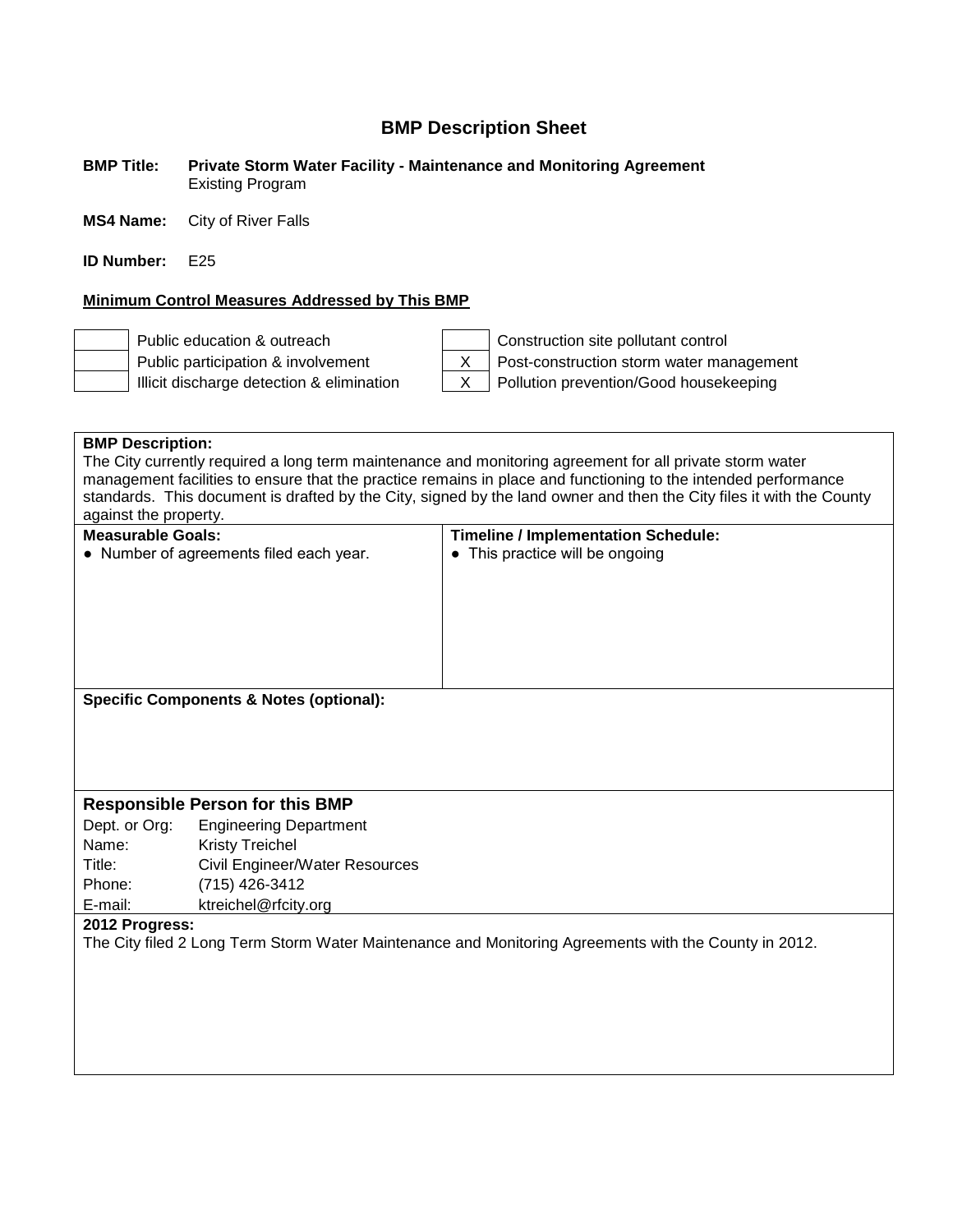#### **BMP Title: Private Storm Water Management Inspection** Proposed Program

**MS4 Name:** City of River Falls

**ID Number:** E26

### **Minimum Control Measures Addressed by This BMP**





Public education & outreach Construction site pollutant control Public participation & involvement  $\begin{vmatrix} X \\ \end{vmatrix}$  Post-construction storm water management Illicit discharge detection & elimination  $\begin{vmatrix} X & \text{Polution} \end{vmatrix}$  Pollution prevention/Good housekeeping

**BMP Description:** The City will develop an inspection form and schedule for private ponds (with maintenance agreements) similar to the public pond system.

| <b>Measurable Goals:</b>                     | <b>Timeline / Implementation Schedule:</b>                  |
|----------------------------------------------|-------------------------------------------------------------|
| • Inspection plan developed.                 | • In year one the City will develop an inspection plan.     |
| • Number of letters sent to owners regarding | • In years 2-5 the inspection plan will be implemented, and |
| needed maintenance.                          | proper follow up letters sent to prop. owners.              |
| Specific Components & Notes (optional):      |                                                             |

### **Responsible Person for this BMP**

Dept. or Org: Engineering Department Name: Kristy Treichel Title: Civil Engineer/Water Resources Phone: (715) 426-3412 E-mail: ktreichel@rfcity.org

**2012 Progress:**

No private facilities were inspected this year.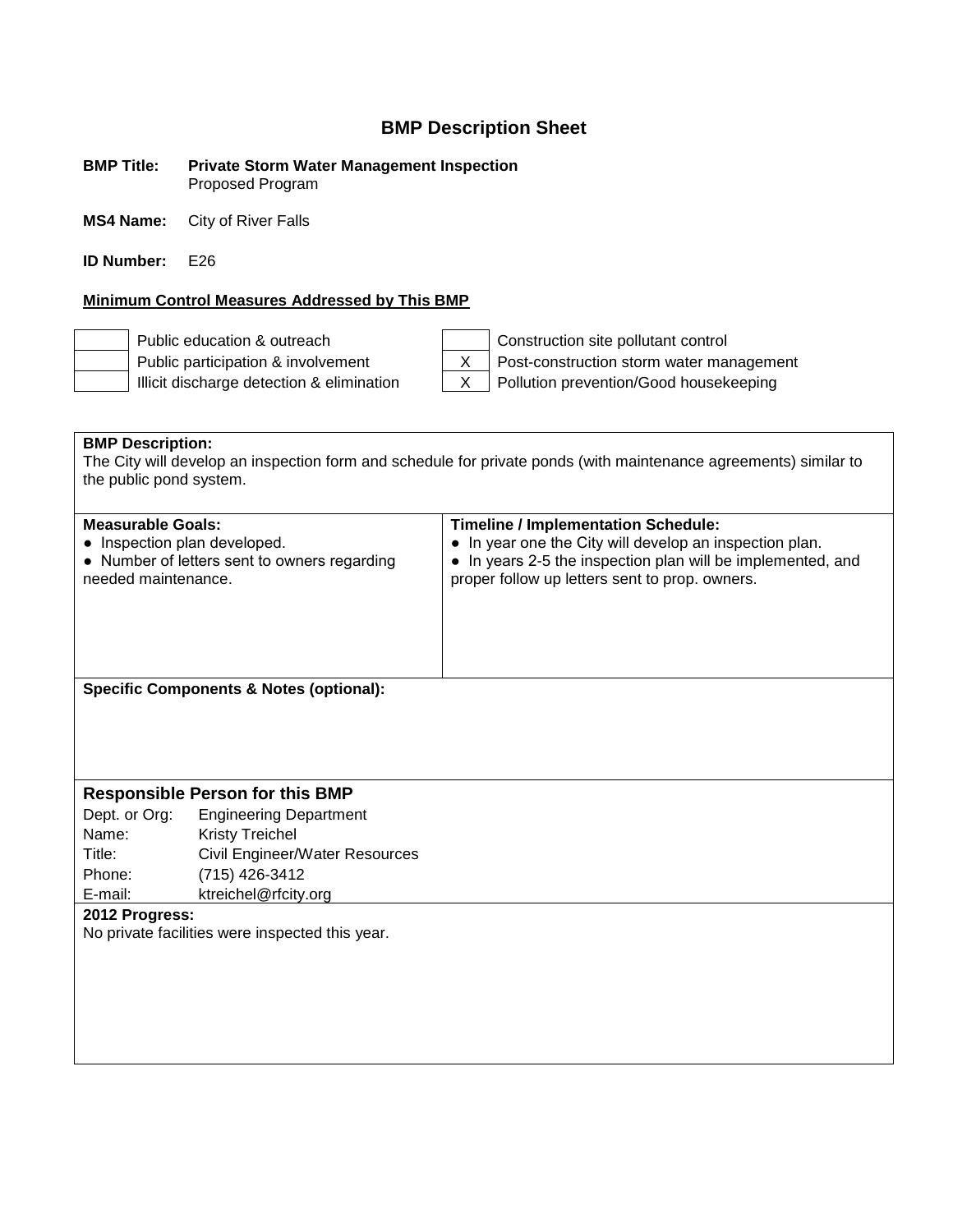#### **BMP Title: Construction Site Waste Control** Proposed Program

**MS4 Name:** City of River Falls

**ID Number:** F27

### **Minimum Control Measures Addressed by This BMP**



Public education & outreach X Construction site pollutant control Public participation & involvement  $\vert$  Post-construction storm water management Illicit discharge detection & elimination  $\vert$  | Pollution prevention/Good housekeeping

**BMP Description:** This will include the development and adoption of a construction site waste control program that will be adopted as policy or incorporated into the Storm Water Management Ordinance.

| <b>Measurable Goals:</b><br>• Construction site waste control program<br>adopted in policy or ordinance. | <b>Timeline / Implementation Schedule:</b><br>• General Permit requirements will be reviewed in Year 1<br>• Proposed program will be submitted within 18 months of the<br>start date<br>• Proposed program will be implemented within 24 months of<br>the start date |
|----------------------------------------------------------------------------------------------------------|----------------------------------------------------------------------------------------------------------------------------------------------------------------------------------------------------------------------------------------------------------------------|
|                                                                                                          |                                                                                                                                                                                                                                                                      |

### **Specific Components & Notes (optional):**

This shall include requirements such as discarded building materials, concrete truck washout, chemicals, litter and sanitary waste, to conform to guidelines in the MS4 general permit.

### **Responsible Person for this BMP**

Dept. or Org: Engineering Department Name: Kristy Treichel Title: Civil Engineer/Water Resources Phone: (715) 426-3412 E-mail: ktreichel@rfcity.org

### **2012 Progress:**

This item was completed in 2007.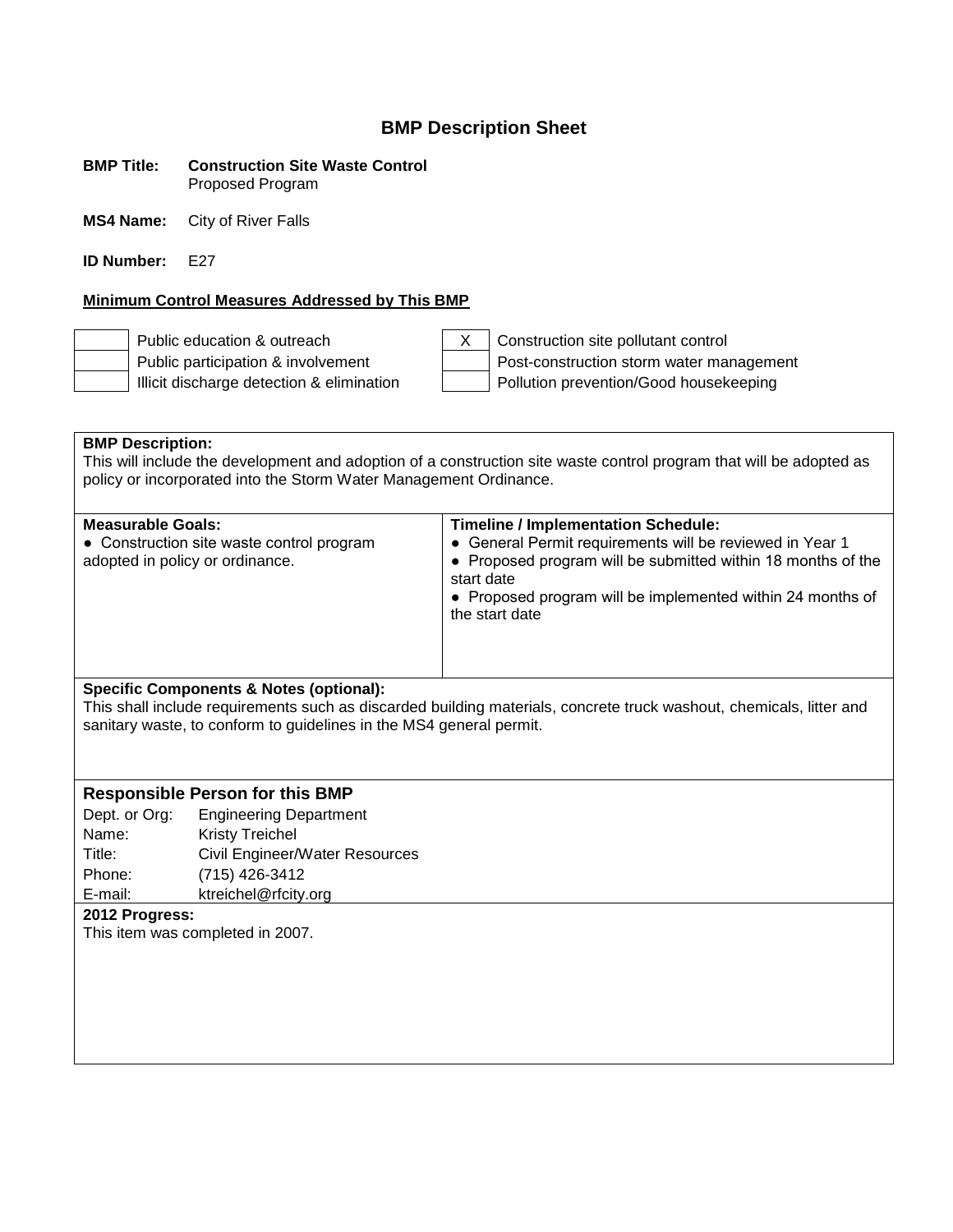#### **BMP Title: Storm Water Quality Management** Proposed Program

**MS4 Name:** City of River Falls

**ID Number:** E28

### **Minimum Control Measures Addressed by This BMP**

Public education & outreach Construction site pollutant control

Public participation & involvement X Post-construction storm water management Illicit discharge detection & elimination  $\vert$  | Pollution prevention/Good housekeeping

**BMP Description:** City will create WinSLAMM model of entire city. BMP's installed prior to Oct 2004 will be modeled. Additional control measures will be designed and installed as required to meet permit goals. **Measurable Goals: Timeline / Implementation Schedule:** • WinSLAMM model will be completed by July 2007. ● 20% average annual TSS reduction ● 40% average annual TSS reduction • The 20% reduction will be achieved by March 10, 2008 or within 24 months of the start date. • The 40% will be achieved by March 10, 2013 **Specific Components & Notes (optional): Responsible Person for this BMP** Dept. or Org: Engineering Department Name: Kristy Treichel Title: Civil Engineer/Water Resources Phone: (715) 426-3412 E-mail: ktreichel@rfcity.org **2012 Progress:** This item was completed in 2007.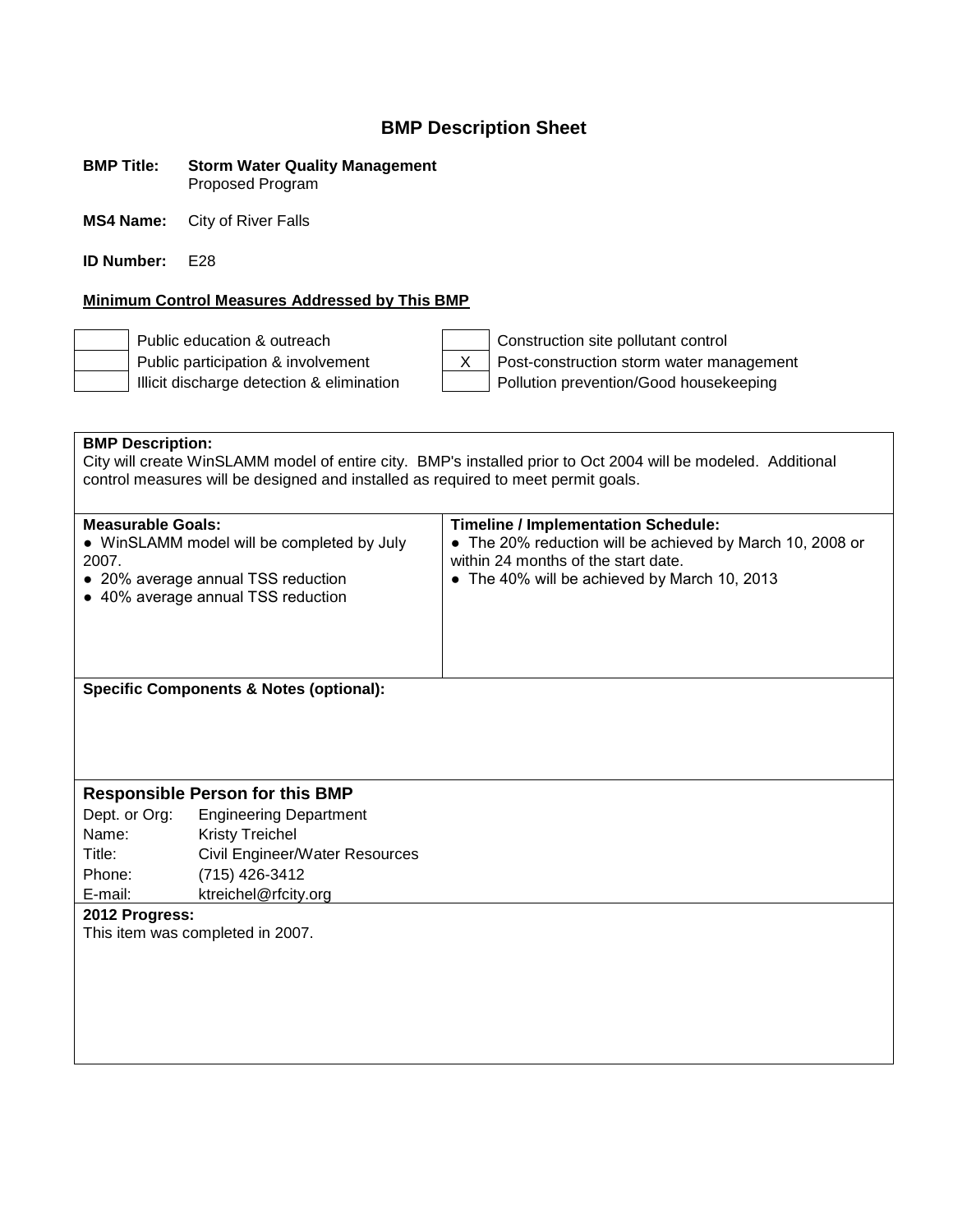**BMP Title: Snow & Ice Control Policy/ Salt Storage Facility** Existing Program

**MS4 Name:** City of River Falls

**ID Number:** PW40

### **Minimum Control Measures Addressed by This BMP**

X Public education & outreach Construction site pollutant control Public participation & involvement  $\vert$  Post-construction storm water management Illicit discharge detection & elimination  $\begin{vmatrix} X & \end{vmatrix}$  Pollution prevention/Good housekeeping

**BMP Description:** Maintain a well-defined snow & ice control program that is current with new technology and in compliance with the State of WI standards for storage of materials. **Measurable Goals: Timeline / Implementation Schedule:** ● Number of plow units calibrated for applying de-● Years 1 & 2 - Review existing policy for snow & ice control

| application rates and handling of materials<br>• Amount of salt and sand applied to street<br>system. | in year 2 through 5.<br>• Operators trained by November 1st each year starting in<br>year 2 through 5.<br>• Annual total of salt and sand applied will be computed to<br>December 31st each year starting in year 2 through 5. |
|-------------------------------------------------------------------------------------------------------|--------------------------------------------------------------------------------------------------------------------------------------------------------------------------------------------------------------------------------|
| icing materials.<br>• Number of plow operators trained in proper                                      | including salt/sand application rates.<br>• Plow units will be calibrated by November 1st each starting                                                                                                                        |
| • Number of plow units calibrated for applying de-                                                    | • Years 1 & 2 - Review existing policy for snow & ice control                                                                                                                                                                  |

**Specific Components & Notes (optional):**

### **Responsible Person for this BMP**

Dept. or Org: Public Works Name: Terry Kusilek Title: Street Supervisor Phone: (715) 426-3481 E-mail: tkusilek@rfcity.org

### **2012 Progress:**

Jan - Dec 2012: Salt 570 Tons; Salt Brine 10,030 Gallons; No Salt Sand was used; Mg Cl 185 Gallons. These numbers include what the City crews, our contracted snow plowing and the School District applies to their parking lots.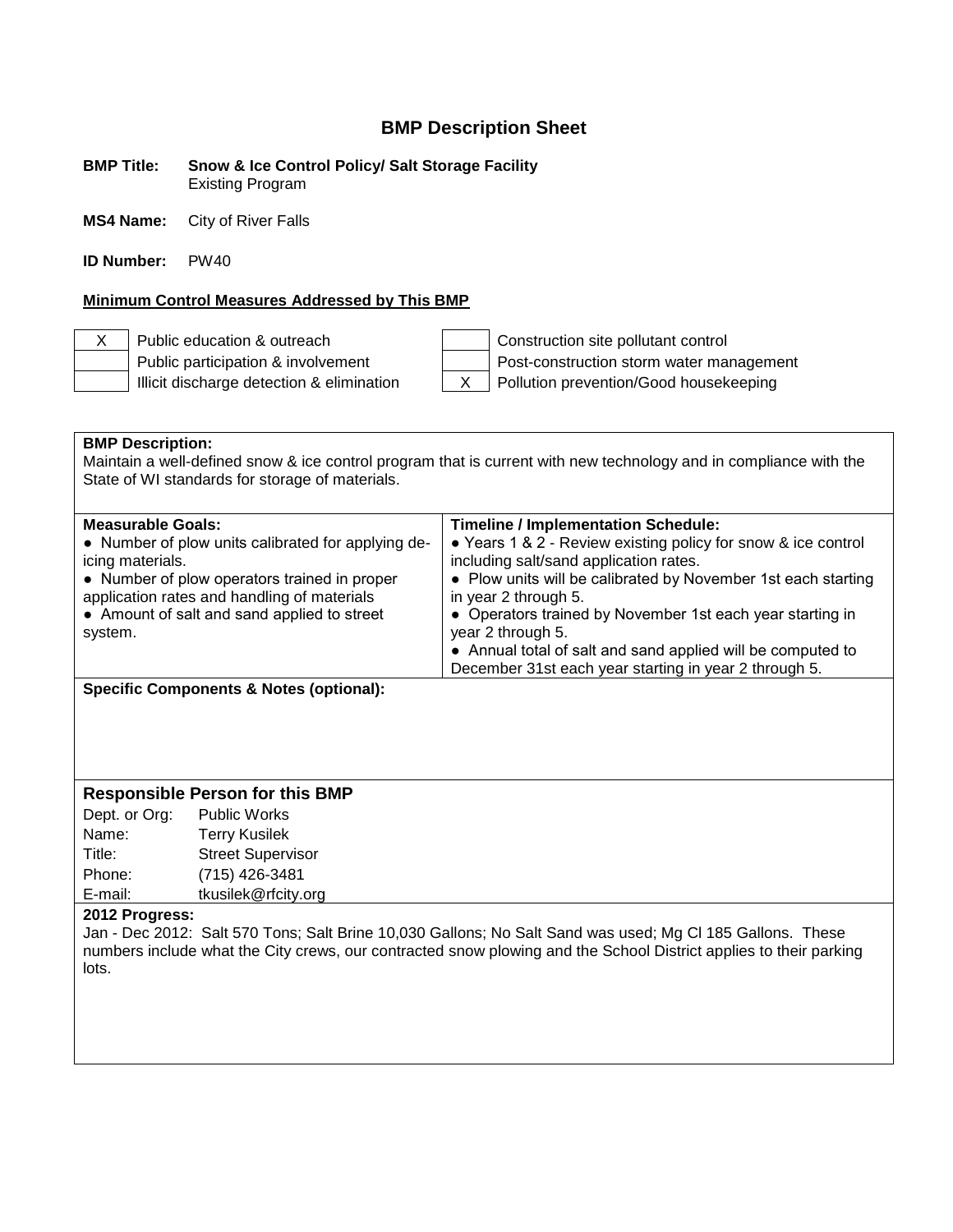#### **BMP Title: City Fleet Maintenance** Proposed Program

**MS4 Name:** City of River Falls

**ID Number:** PW41

### **Minimum Control Measures Addressed by This BMP**

Public education & outreach Construction site pollutant control Public participation & involvement  $\parallel$  | Post-construction storm water management Illicit discharge detection & elimination  $\begin{vmatrix} X & \end{vmatrix}$  Pollution prevention/Good housekeeping

| <b>BMP Description:</b><br>Develop and implement a program to target the inspection & maintenance of the City fleet to minimize storm water<br>impacts. Focusing on leak detection and vehicle cleaning. The City is developing a formal preventative<br>maintenance "PM" program and written procedures for operator level services. |                                                                                                                                                                                                |                                                                                                                                                                                                                                                                                                                                                        |  |
|---------------------------------------------------------------------------------------------------------------------------------------------------------------------------------------------------------------------------------------------------------------------------------------------------------------------------------------|------------------------------------------------------------------------------------------------------------------------------------------------------------------------------------------------|--------------------------------------------------------------------------------------------------------------------------------------------------------------------------------------------------------------------------------------------------------------------------------------------------------------------------------------------------------|--|
| <b>Measurable Goals:</b><br>wheeled vehicles.                                                                                                                                                                                                                                                                                         | • Complete PM program for all classes of wheeled<br>vehicles. evaluate oil recycling program.<br>• Implement operator level maintenance on all<br>• Number of vehicles/equipment in City fleet | <b>Timeline / Implementation Schedule:</b><br>• Year 1 & 2 - Develop PM program and written procedures<br>for operator level services & oil recycling program.<br>• Program in-place by June 1, 2007 and reviewed annually.<br>• Number of vehicles/equipment in City fleet will be adjusted<br>January 1st of each year starting in year 1 through 5. |  |
|                                                                                                                                                                                                                                                                                                                                       | <b>Specific Components &amp; Notes (optional):</b>                                                                                                                                             |                                                                                                                                                                                                                                                                                                                                                        |  |
| <b>Responsible Person for this BMP</b>                                                                                                                                                                                                                                                                                                |                                                                                                                                                                                                |                                                                                                                                                                                                                                                                                                                                                        |  |
| Dept. or Org:                                                                                                                                                                                                                                                                                                                         | <b>Public Works</b>                                                                                                                                                                            |                                                                                                                                                                                                                                                                                                                                                        |  |
| Name:                                                                                                                                                                                                                                                                                                                                 | <b>Terry Kusilek</b>                                                                                                                                                                           |                                                                                                                                                                                                                                                                                                                                                        |  |
| Title:                                                                                                                                                                                                                                                                                                                                | <b>Street Supervisor</b>                                                                                                                                                                       |                                                                                                                                                                                                                                                                                                                                                        |  |

### **2012 Progress:**

Phone: (715) 426-3481 E-mail: tkusilek@rfcity.org

93 units in City fleet - includes vehicles and equipment assigned to police, fire, ambulance, public works, sewer, water, electric and administration.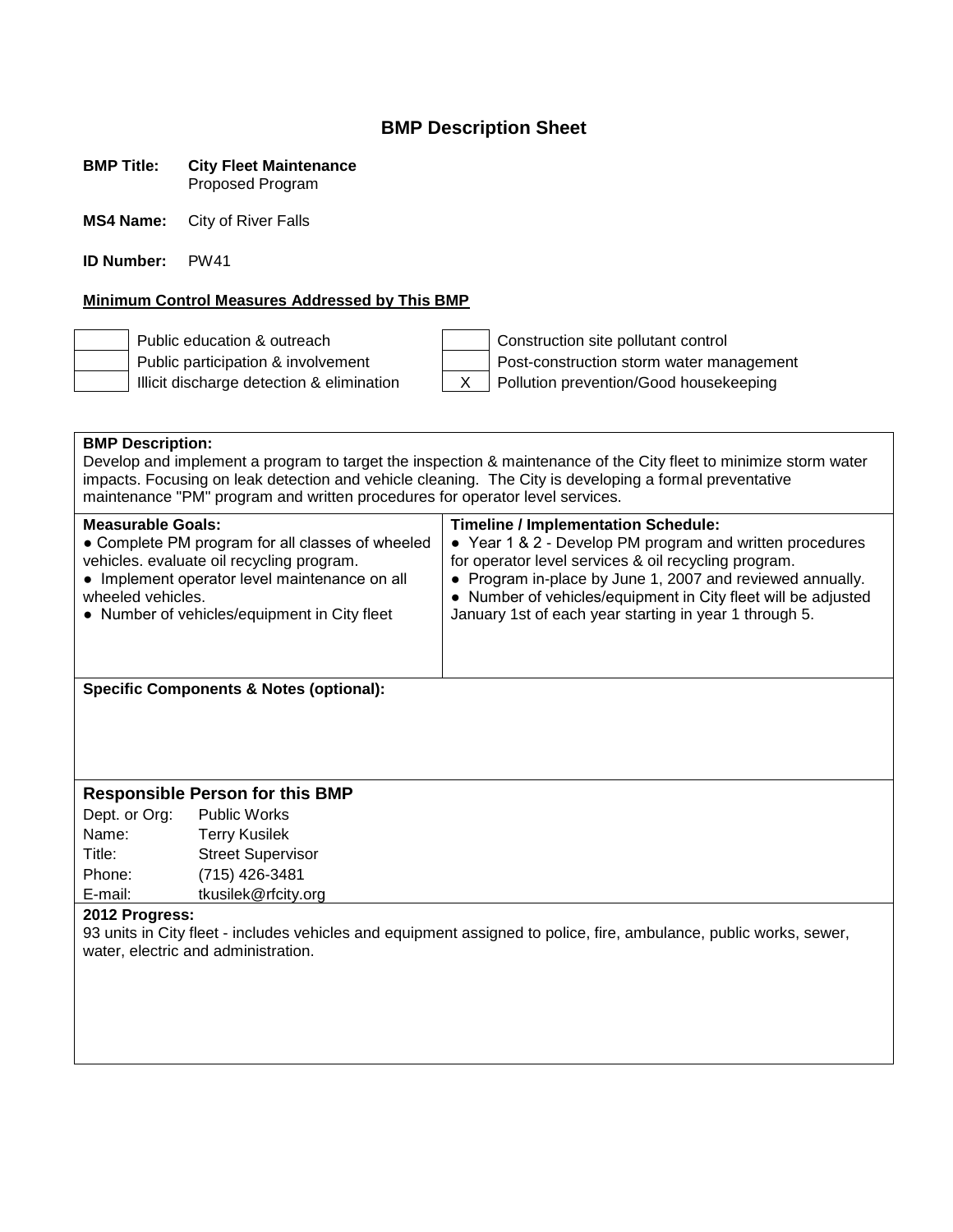### **BMP Title: Fleet Maintenance Training** Proposed Program

**MS4 Name:** City of River Falls

**ID Number:** PW42

### **Minimum Control Measures Addressed by This BMP**

Illicit discharge detection & elimination X Pollution prevention/Good housekeeping

X Public education & outreach Construction site pollutant control Public participation & involvement  $\vert$  Post-construction storm water management

**BMP Description:** Train and educate operators on general fleet maintenance and the preventative maintenance program (PM program). This again will focus on leak detection and vehicle cleaning. **Measurable Goals: Timeline / Implementation Schedule:** ● Develop fleet maintenance training program ● Number of employees trained. ● Years 1 & 2 - Develop training program & evaluation process. Implement program years 3 through 5. ● Years 3 through 5 - document number of employees trained. **Specific Components & Notes (optional): Responsible Person for this BMP** Dept. or Org: Public Works Name: Terry Kusilek Title: Street Supervisor Phone: (715) 426-3481 E-mail: tkusilek@rfcity.org **2012 Progress:** 12 employees were trained in the fleet maintenance program in 2012.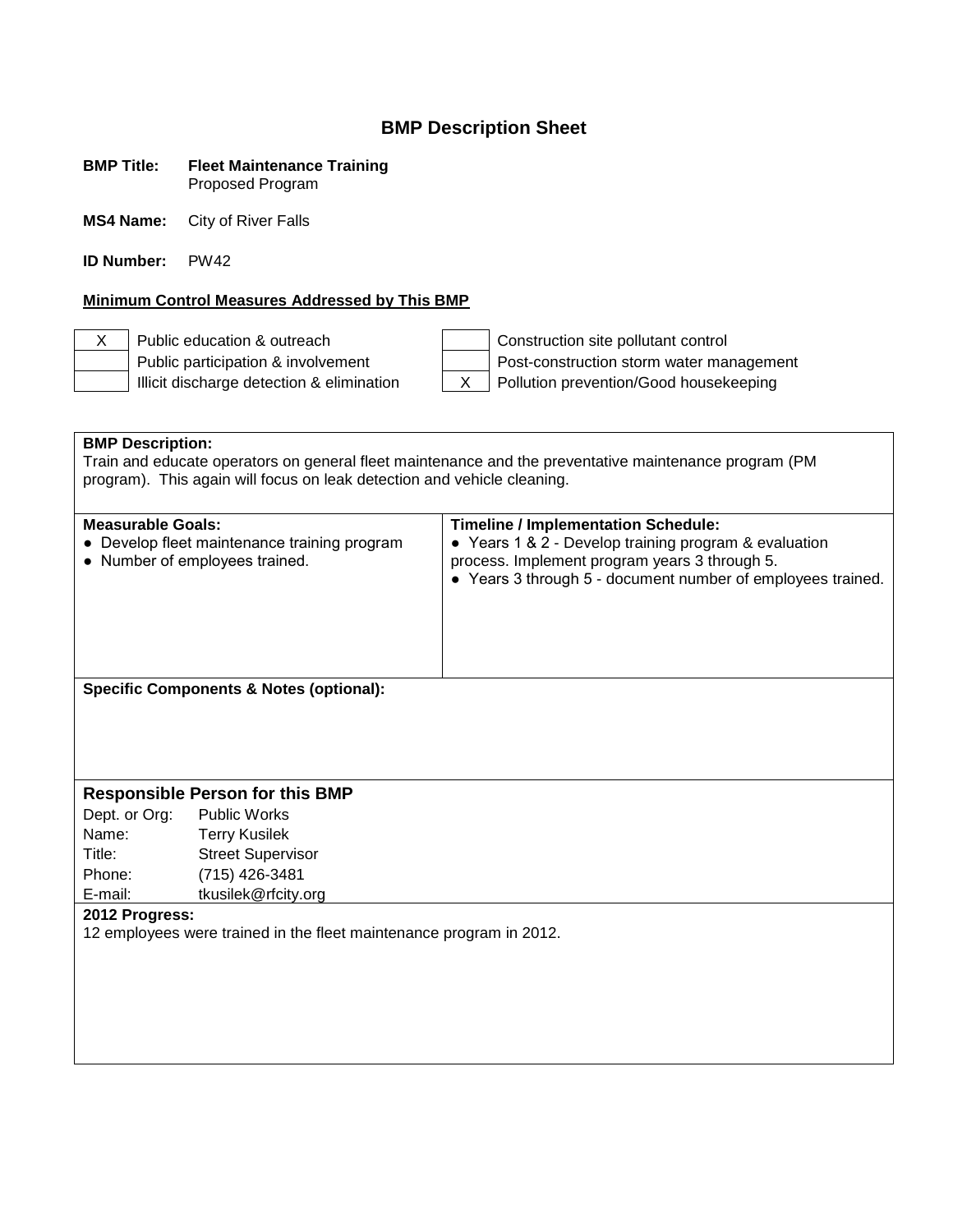**BMP Title: Oil Recycling** Existing Program

**MS4 Name:** City of River Falls

**ID Number:** PW43

### **Minimum Control Measures Addressed by This BMP**

Public education & outreach Construction site pollutant control Public participation & involvement  $\parallel$  | Post-construction storm water management Illicit discharge detection & elimination  $\begin{vmatrix} x \\ y \end{vmatrix}$  Pollution prevention/Good housekeeping

**BMP Description:** A used oil recycling program is currently in place. The oil barrel is located at the compost site and is available for residents during compost site hours.

| <b>Measurable Goals:</b>                                                                                              |                                                    | <b>Timeline / Implementation Schedule:</b>              |  |
|-----------------------------------------------------------------------------------------------------------------------|----------------------------------------------------|---------------------------------------------------------|--|
|                                                                                                                       | • Number of gallons of oil recycled.               | • Annual total of gallons of recycled oil - computed to |  |
|                                                                                                                       |                                                    | December 31st each year                                 |  |
|                                                                                                                       |                                                    |                                                         |  |
|                                                                                                                       |                                                    |                                                         |  |
|                                                                                                                       |                                                    |                                                         |  |
|                                                                                                                       |                                                    |                                                         |  |
|                                                                                                                       |                                                    |                                                         |  |
|                                                                                                                       | <b>Specific Components &amp; Notes (optional):</b> |                                                         |  |
|                                                                                                                       |                                                    |                                                         |  |
|                                                                                                                       |                                                    |                                                         |  |
|                                                                                                                       |                                                    |                                                         |  |
|                                                                                                                       |                                                    |                                                         |  |
|                                                                                                                       | <b>Responsible Person for this BMP</b>             |                                                         |  |
| Dept. or Org: Public Works                                                                                            |                                                    |                                                         |  |
| Name:                                                                                                                 | Terry Kusilek                                      |                                                         |  |
| Title:                                                                                                                | <b>Street Supervisor</b>                           |                                                         |  |
| Phone:                                                                                                                | (715) 426-3481                                     |                                                         |  |
| E-mail:                                                                                                               | tkusilek@rfcity.org                                |                                                         |  |
| 2012 Progress:                                                                                                        |                                                    |                                                         |  |
| The City is no longer offering oil recycling directly as many local businesses collect oil free of charge and offer a |                                                    |                                                         |  |
|                                                                                                                       | larger range of hours than we could provide.       |                                                         |  |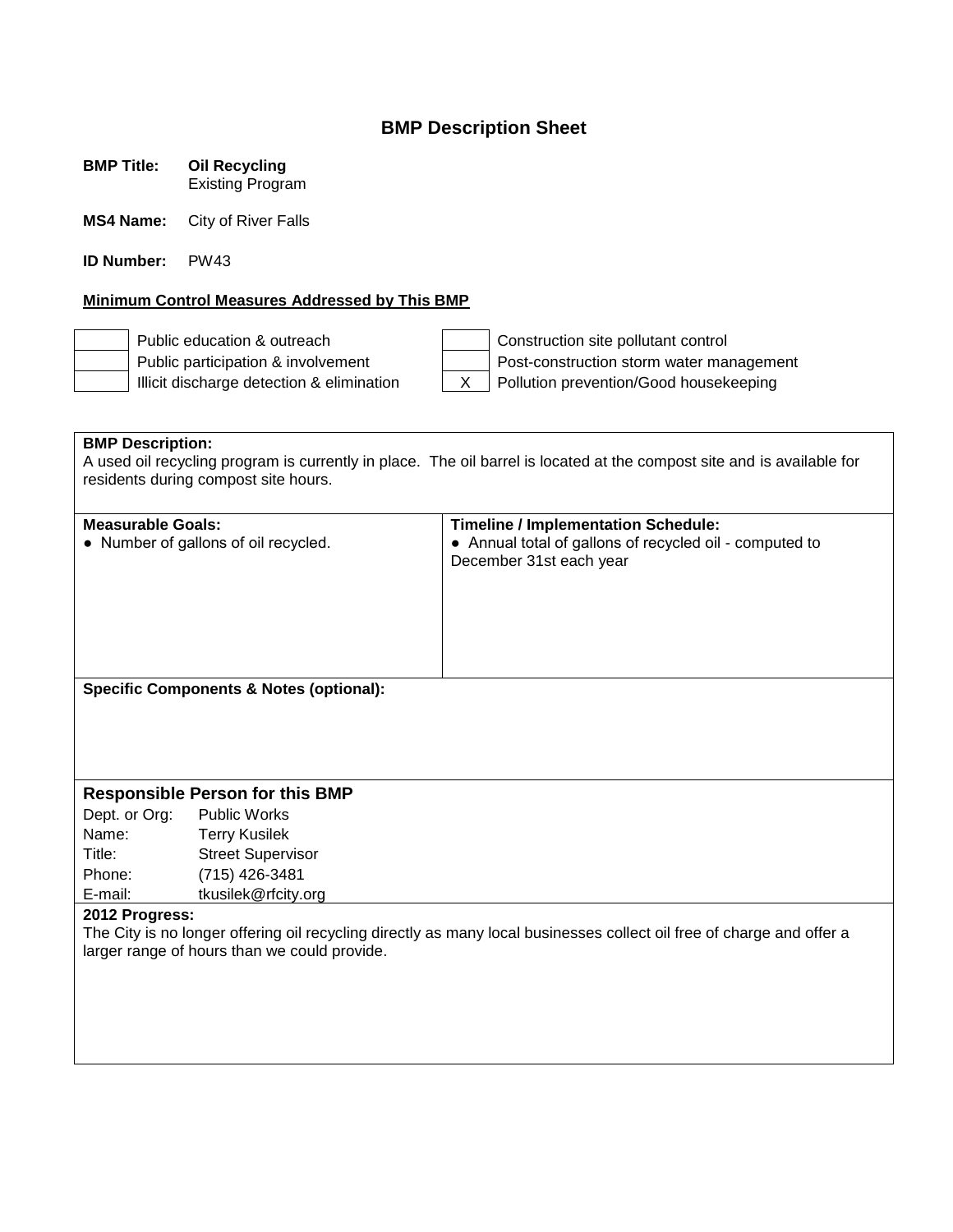#### **BMP Title: Street & Parking Lot Sweeping** Existing Program

**MS4 Name:** City of River Falls

**ID Number:** PW44

### **Minimum Control Measures Addressed by This BMP**

Public education & outreach Public participation & involvement Illicit discharge detection & elimination

| Construction site pollutant control      |
|------------------------------------------|
| Post-construction storm water management |
| Pollution prevention/Good housekeeping   |
|                                          |

**BMP Description:** The City has an annual sweeping program. This BMP will be reviewed and studied for effectiveness and the need for additional sweeping.

| <b>Measurable Goals:</b>                                                                       | <b>Timeline / Implementation Schedule:</b>                                                                            |
|------------------------------------------------------------------------------------------------|-----------------------------------------------------------------------------------------------------------------------|
| • Complete study of need for additional sweeping<br>in conjunction with the WinSLAMM modeling. | • By the end of year 2 - complete review of sweeping program<br>and revise as needed in conjunction with the WinSLAMM |
| • Number of times streets & lots swept annually                                                | model.                                                                                                                |
| • Cubic yards of material swept up.                                                            | • By the end of year 5 - complete the study of the need for                                                           |
|                                                                                                | additional sweeping and revise program accordingly                                                                    |
|                                                                                                | • Annually- Record the number of times streets & lots are                                                             |
|                                                                                                | swept starting in year 2 through 5.                                                                                   |
|                                                                                                | • Annually- Record the amount of material swept up starting                                                           |
|                                                                                                | in year 2 through 5.                                                                                                  |

**Specific Components & Notes (optional):**

### **Responsible Person for this BMP**

Dept. or Org: Public Works Name: Terry Kusilek Title: Street Supervisor Phone: (715) 426-3481 E-mail: tkusilek@rfcity.org

### **2012 Progress:**

January-December 2012: Dry Leaves: 1682 CY Wet Leaves: 804 CY Sand: 210 CY Garbage: 53.25 CY Other: 208.5 cy TOTAL = 2957.75 CY

\*Parking lots were swept twice (spring and fall) in 2012 (City Hall parking lot is swept weekly, and downtown parking lots are swept 4x per year). The newer sections of town were swept 2 times (spring and fall). The older sections of town, with larger tree growth were swept approximately 4-5 times.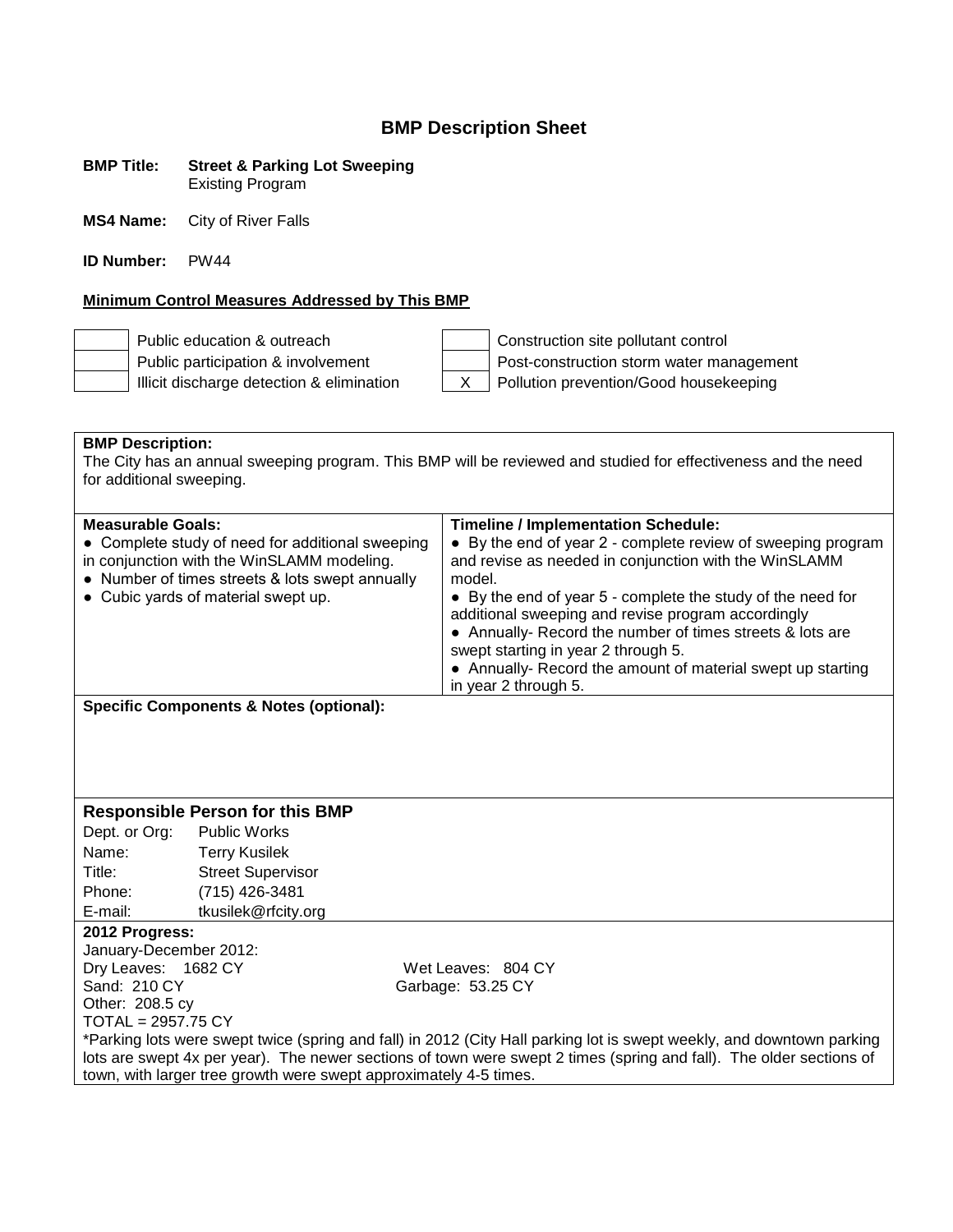**BMP Title: Compost/Wood Chip Recycling Program** Existing Program

**MS4 Name:** City of River Falls

**ID Number:** PW45

### **Minimum Control Measures Addressed by This BMP**

| Public education & outreach               | Construction site pollutant control      |
|-------------------------------------------|------------------------------------------|
| Public participation & involvement        | Post-construction storm water management |
| Illicit discharge detection & elimination | Pollution prevention/Good housekeeping   |

**BMP Description:** Review current compost site recycling operation for effectiveness and impact on storm drainage system. Amend as necessary.

| <b>Measurable Goals:</b><br>• Cubic yards of composted material collected.<br>• Cubic yards of brush/trees collected<br>• Cubic yards of topsoil produced<br>• Cubic yards of wood chips produced. | <b>Timeline / Implementation Schedule:</b><br>• Amount of composted material collected will be annually<br>computed - year 1 through 5.<br>• Amount of brush/trees collected will be annually computed -<br>Year 1 through year 5<br>• Amount of topsoil produced will be annually computed -<br>Year 1 through year 5<br>• Amount of wood chips produced will be annually computed -<br>Year 1 through year 5 |
|----------------------------------------------------------------------------------------------------------------------------------------------------------------------------------------------------|----------------------------------------------------------------------------------------------------------------------------------------------------------------------------------------------------------------------------------------------------------------------------------------------------------------------------------------------------------------------------------------------------------------|
|                                                                                                                                                                                                    |                                                                                                                                                                                                                                                                                                                                                                                                                |

**Specific Components & Notes (optional):**

### **Responsible Person for this BMP**

Dept. or Org: Public Works Name: Terry Kusilek Title: Street Supervisor Phone: (715) 426-3481 E-mail: tkusilek@rfcity.org

### **2012 Progress:**

Composted Material Collected: 6300 CY

Brush/Trees Collected: 315 CY

Top Soil/Compost Produced: 100 CY

Wood Chips Produced: 315 CY

Note: Some woodchips were left at the compost site for residents to use, the remaining were sent to St. Paul, MN via Environmental Wood Products for use in the bio-generators producing heat/cooling for numerous downtown St. Paul buildings.

Remaining brush and leaves were land spread on City property.

Note: wood chip numbers are low because grinder came very near end of 2011, therefore 2011 number was high and 2012 number is lower. Grider will be coming again in early 2013.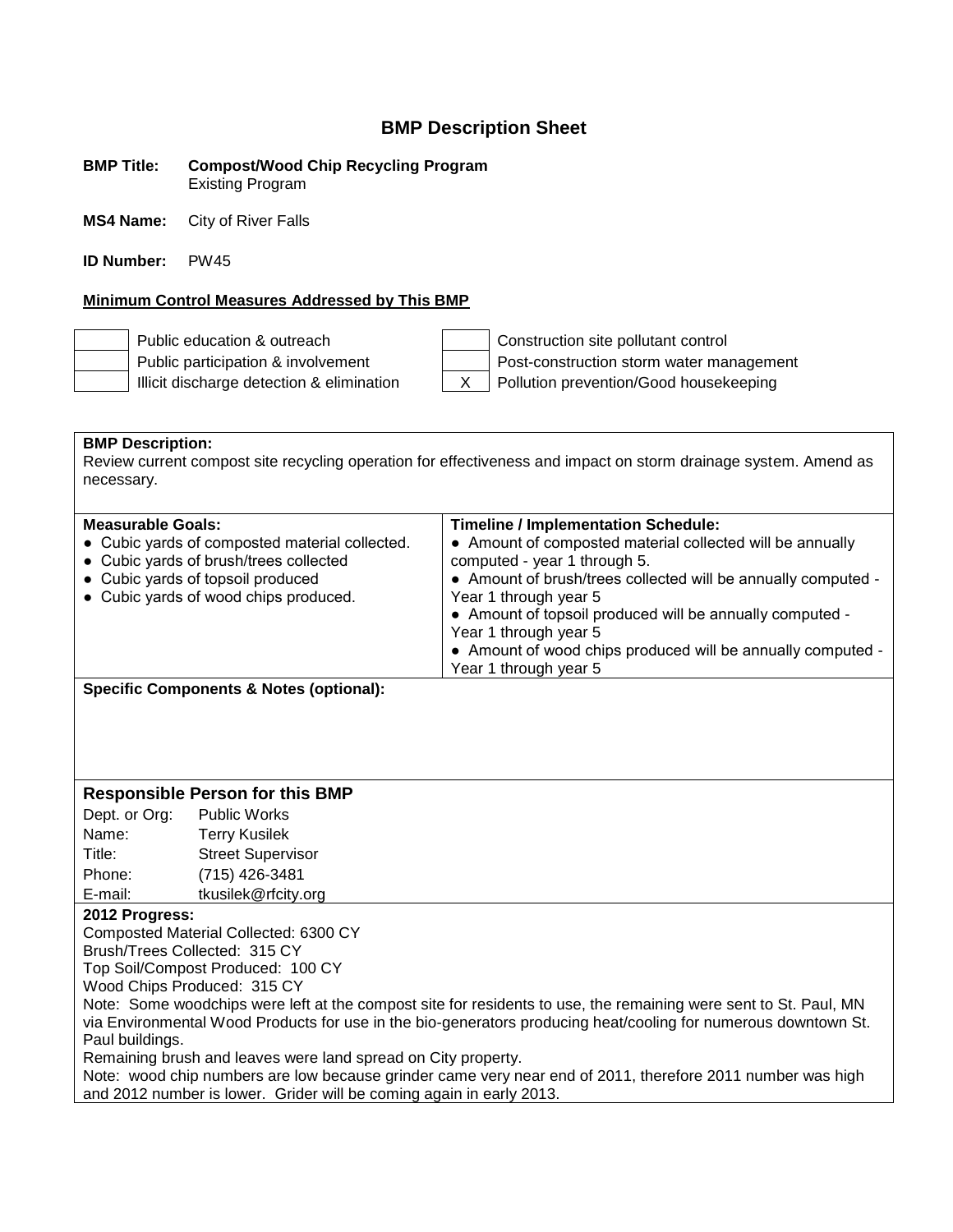#### **BMP Title: Storm Sewer Inspection and Maintenance** Proposed Program

**MS4 Name:** City of River Falls

**ID Number:** PW46

### **Minimum Control Measures Addressed by This BMP**

Public education & outreach Construction site pollutant control Public participation & involvement Post-construction storm water management Illicit discharge detection & elimination  $\begin{vmatrix} x \\ y \end{vmatrix}$  Pollution prevention/Good housekeeping

| <b>BMP Description:</b>                                                                                                                                             |                                                    |                                                                                                         |  |
|---------------------------------------------------------------------------------------------------------------------------------------------------------------------|----------------------------------------------------|---------------------------------------------------------------------------------------------------------|--|
| Develop a written inspection and maintenance policy/procedure                                                                                                       |                                                    |                                                                                                         |  |
|                                                                                                                                                                     |                                                    |                                                                                                         |  |
| <b>Measurable Goals:</b>                                                                                                                                            |                                                    |                                                                                                         |  |
|                                                                                                                                                                     | • Compose a written annual inspection &            | <b>Timeline / Implementation Schedule:</b><br>• The number of storm structures to be inspected shall be |  |
| maintenance policy                                                                                                                                                  |                                                    | determined by December, 2007                                                                            |  |
|                                                                                                                                                                     | • Number of storm sewer structures inspected       | • A written policy will be completed by December, 2007                                                  |  |
| annually                                                                                                                                                            |                                                    | • Record number of structures inspected annually beginning                                              |  |
|                                                                                                                                                                     |                                                    | with year 2 through year 5.                                                                             |  |
|                                                                                                                                                                     |                                                    |                                                                                                         |  |
|                                                                                                                                                                     |                                                    |                                                                                                         |  |
|                                                                                                                                                                     | <b>Specific Components &amp; Notes (optional):</b> |                                                                                                         |  |
|                                                                                                                                                                     |                                                    |                                                                                                         |  |
|                                                                                                                                                                     |                                                    |                                                                                                         |  |
|                                                                                                                                                                     |                                                    |                                                                                                         |  |
|                                                                                                                                                                     |                                                    |                                                                                                         |  |
|                                                                                                                                                                     | <b>Responsible Person for this BMP</b>             |                                                                                                         |  |
| Dept. or Org:                                                                                                                                                       | <b>Public Works</b>                                |                                                                                                         |  |
| Name:                                                                                                                                                               | <b>Terry Kusilek</b>                               |                                                                                                         |  |
| Title:                                                                                                                                                              | <b>Street Supervisor</b>                           |                                                                                                         |  |
| Phone:                                                                                                                                                              | (715) 426-3481                                     |                                                                                                         |  |
| E-mail:                                                                                                                                                             | tkusilek@rfcity.org                                |                                                                                                         |  |
| 2012 Progress:                                                                                                                                                      |                                                    |                                                                                                         |  |
| 444 of 2915 City and University owned/maintaned structures were inspected in 2012. This is approximately 15%.                                                       |                                                    |                                                                                                         |  |
| Due to lack of available staff time, we did not complete a full inspection of the system this permit cycle;<br>approximately 200 structures remain to be inspected. |                                                    |                                                                                                         |  |
|                                                                                                                                                                     |                                                    |                                                                                                         |  |
|                                                                                                                                                                     |                                                    |                                                                                                         |  |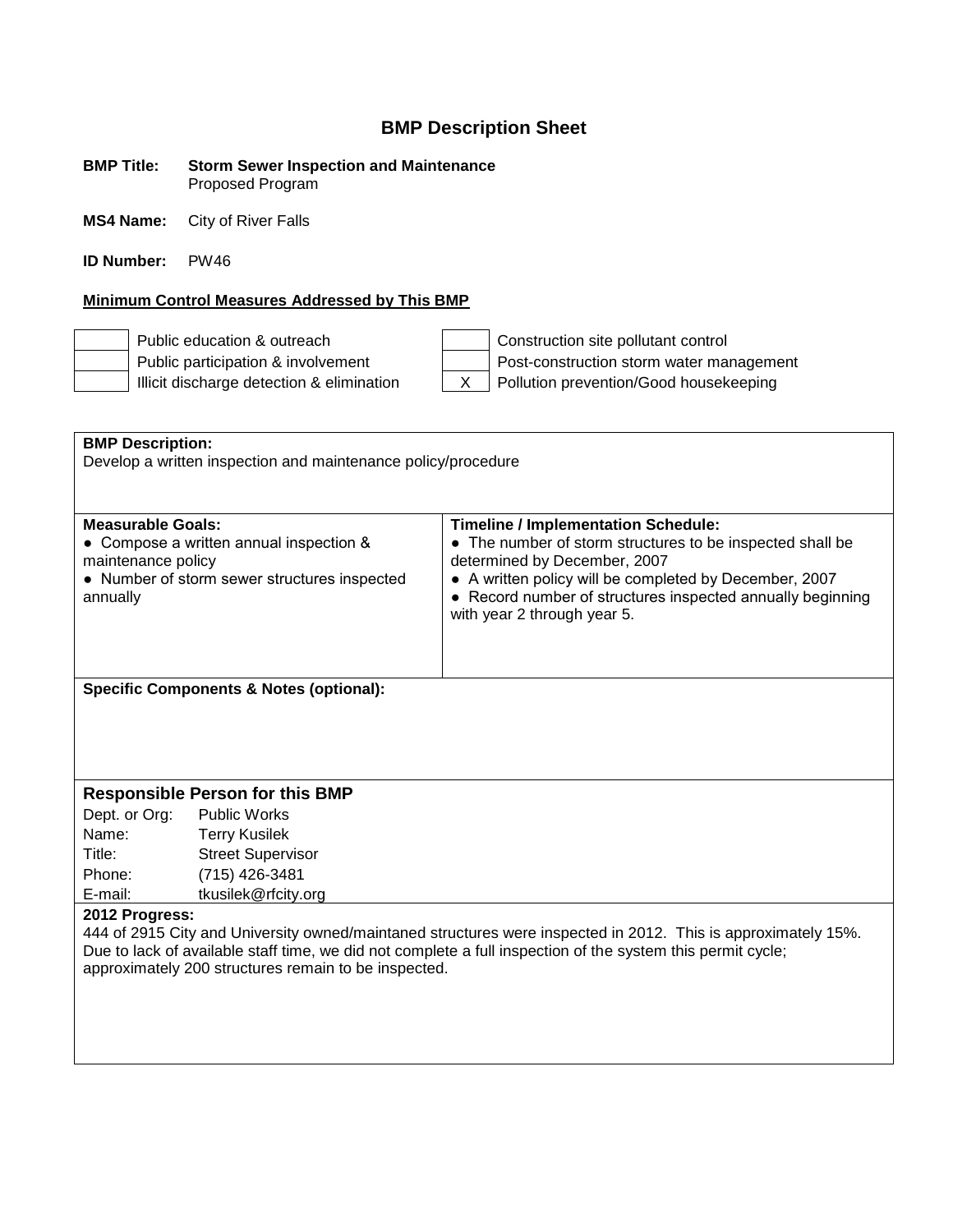### **BMP Title: Fertilizer/Pesticide/Herbicide Application Practices on City Property** Proposed Program

**MS4 Name:** City of River Falls

**ID Number:** PW47

### **Minimum Control Measures Addressed by This BMP**

Public education & outreach Construction site pollutant control Public participation & involvement  $\vert$  Post-construction storm water management Illicit discharge detection & elimination X Pollution prevention/Good housekeeping

**BMP Description:** Develop written and clearly defined application practices for treatment of City owned properties. Develop a City wide fertilizer application ordinance. **Measurable Goals: Timeline / Implementation Schedule:** • Review current practices for City properties and develop a written policy. ● Years 1 & 2 - Review current practice & develop written policy. Implement policy year 3 - 5. **Specific Components & Notes (optional): Responsible Person for this BMP** Dept. or Org: Public Works Name: Terry Kusilek Title: Street Supervisor Phone: (715) 426-3481 E-mail: tkusilek@rfcity.org **2012 Progress:**

No soils tests wre donw in 2012. The only fertilizing occurred at new parks in Highview Meadows and Spring Creek Estates. As well as some at the public works garage lawn. Library and City Hall are fertilized by a contractor.